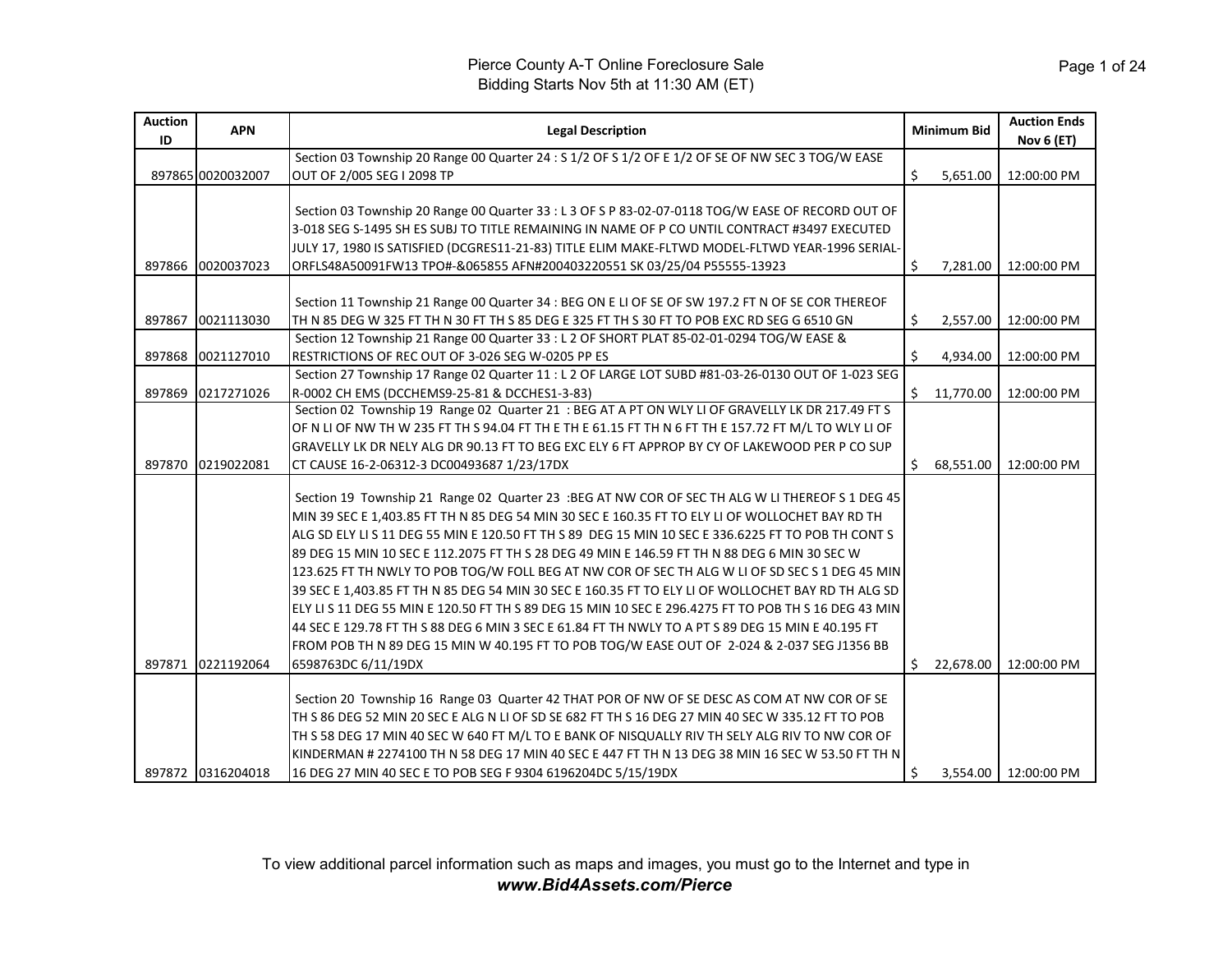| <b>Auction</b><br>ID | <b>APN</b>        | <b>Legal Description</b>                                                                             |    | <b>Minimum Bid</b> | <b>Auction Ends</b><br><b>Nov 6 (ET)</b> |
|----------------------|-------------------|------------------------------------------------------------------------------------------------------|----|--------------------|------------------------------------------|
|                      |                   | Section 21 Township 17 Range 03 Quarter 31 W 1/2 OF NW OF NE OF SW OUT OF 3-024 SEG U-1348 JU        |    |                    |                                          |
|                      |                   | ES                                                                                                   |    |                    |                                          |
|                      |                   | TOGETHER WITH MOBILE HOME DESCRIBED AS FOLLOWS:  MAKE - FLTWD - MODEL - SANDPOINTE - YEAR ·          |    |                    |                                          |
| 897873               | 0317213031        | 1977 - SERIAL - 0227 - TPO - \$00046                                                                 | Ŝ. | 8,040.00           | 12:00:00 PM                              |
|                      |                   | Section 25 Township 17 Range 03 Quarter 22 E 203 FT OF W 450 FT OF W 1/2 OF NW EXC N 30 FT CYD       |    |                    |                                          |
| 897874               | 0317252003        | TO P CO FOR R/W PER AFN 1083022 6583809DC 6/10/19DX                                                  | Ś. | 14,776.00          | 12:00:00 PM                              |
|                      |                   | Section 25 Township 17 Range 03 Quarter 22 BEG 690 FT E OF NW COR OF SEC S PAR TO W LI OF NW         |    |                    |                                          |
|                      |                   | 560.4 FT S 74 DEG 33 MIN W 40.16 FT S PAR TO W LI OF NW 2060 FT TO S LI OF SD NW W 210 FT N 2630.8   |    |                    |                                          |
| 897875               | 0317252004        | FT TO N LI OF SEC E 240 FT TO BEG LESS CO RD                                                         | \$ | 20,011.00          | 12:00:00 PM                              |
|                      |                   |                                                                                                      |    |                    |                                          |
| 897876               | 0317252005        | Section 25 Township 17 Range 03 Quarter 23 : W 247 FT OF W 1/2 OF NW LESS CO RD EXC CO RD            | Ŝ. | 7,822.00           | 12:00:00 PM                              |
|                      |                   | Section 03 Township 18 Range 03 Quarter 23 : SW OF NW 03-18-03E POR OF S 1/2 OF N 1/2 OF SW OF NW    |    |                    |                                          |
|                      |                   | LY N OF PLAT OF "LEGEND PARK" EXC 33 FT FOR RD (APPROX .227 AC) OUT OF 2-004 SEG C0590NF             |    |                    |                                          |
| 897877               | 0318032032        | 3/24/92BO                                                                                            | Ŝ. | 2,592.00           | 12:00:00 PM                              |
|                      |                   | Section 13 Township 18 Range 03 Quarter 14 : L 1 OF S P 93-01-21-0341 TOG/W EASE & RESTRICTIONS OF   |    |                    |                                          |
| 897878               | 0318135055        | REC OUT OF 1-037 SEG E-1330 JU 04-13-93CL                                                            | Ŝ. | 8,683.00           | 12:00:00 PM                              |
|                      |                   | Section 35 Township 18 Range 03 Quarter 32 : LOT 1 OF SHORT PLAT 79-587 EASE OF RECORD OUT OF 3-     |    |                    |                                          |
| 897879               | 0318357001        | 029 SEG M-1555 SP EMS                                                                                | Ś. | 9,642.00           | 12:00:00 PM                              |
|                      |                   | Section 01 Township 19 Range 03 Quarter 31 : THAT POR OF S 1/2 OF SW OF NE OF SW LY N OF ST HWY      |    |                    |                                          |
| 897880               | 0319013032        | #5G EXC E 20 FT FOR RD SEG E 9400 6540239DC 6/5/19DX                                                 | \$ | 8,430.00           | 12:00:00 PM                              |
|                      |                   | Section 13 Township 19 Range 03 Quarter 13 : W 150 FT OF S 165 FT OF SE OF SW OF NE EXC S 30 FT      |    |                    |                                          |
| 897881               | 0319131095        | THEREOF SEG G 4908                                                                                   | Ś  | 5,418.00           | 12:15:00 PM                              |
|                      |                   | Section 05 Township 20 Range 03 Quarter 33 : COM AT INTER N LI SW OF SW & ELY LI S RIDGEWOOD AVE     |    |                    |                                          |
|                      |                   | TH SLY 164.77 FT ON SD ELY LI TO POB TH ELY 140 FT TH SLY 50 FT TH WLY 140 FT TO ELY LI RIDGEWOOD    |    |                    |                                          |
| 897882               | 0320053109        | AVE TH NLY 50 FT TO POB EXC E 10 FT FOR ALLEY                                                        | Ś. | 13,459.00          | 12:15:00 PM                              |
|                      |                   |                                                                                                      |    |                    |                                          |
|                      |                   | Section 06 Township 20 Range 03 Quarter 44 : BEG ON A LI PAR/W & 350 FT N OF S LI OF SE 1/4 OF SE OF |    |                    |                                          |
|                      |                   | SEC AT A PT 477.70 FT W OF E LI OF SD SUBD TH PAR/W S LI W 50 FT TH PAR/W SD E LI N TO AN            |    |                    |                                          |
|                      |                   | EXTENSION E OF S LI OF S 17TH ST IN PLAT OF CAPITOL HEIGHTS ADD TH E ON SD LI OF ST E 50 FT TH       |    |                    |                                          |
| 897883               | 0320064221        | PAR/W SD E LI S TO PT OF BEG EXC N 160 FT & EXC S 150 FT THEREOF SEG G 3558                          | Ś  | 3,581.00           | 12:15:00 PM                              |
|                      |                   |                                                                                                      |    |                    |                                          |
|                      |                   | Section 08 Township 20 Range 03 Quarter 43 : RECORD GAP : BEG AT A PT 184.5 FT E & 333.25 FT N OF SW |    |                    |                                          |
|                      |                   | COR OF SE TH W 184.5 FT TO W LI OF SE TH SLY ALG SD W LI TO A PT 330.06 FT N OF SW COR THEREOF TH    |    |                    |                                          |
|                      |                   | E 184.73 FT TH N TO POB NOTE: ABOVE DESC PROP WAS INCLUDED IN CONVEYANCE TO E. J. MCNEELEY           |    |                    |                                          |
|                      |                   | BY TAX DEED DATED NOVEMBER 9, 1915 PER AFN 0430853 & OMITTED BY SUBSEQUENT TRANSACTIONS              |    |                    |                                          |
|                      |                   | IREFERENCE REPORT FOR COURT PROCEEDINGS NO. 26671 PREPARED BY COMMONWEALTH TITLE CO                  |    |                    |                                          |
|                      | 897884 0320084105 | 05/05/87 P-6819 PL5/14/90AT                                                                          | Ŝ. |                    | 2,464.00   12:15:00 PM                   |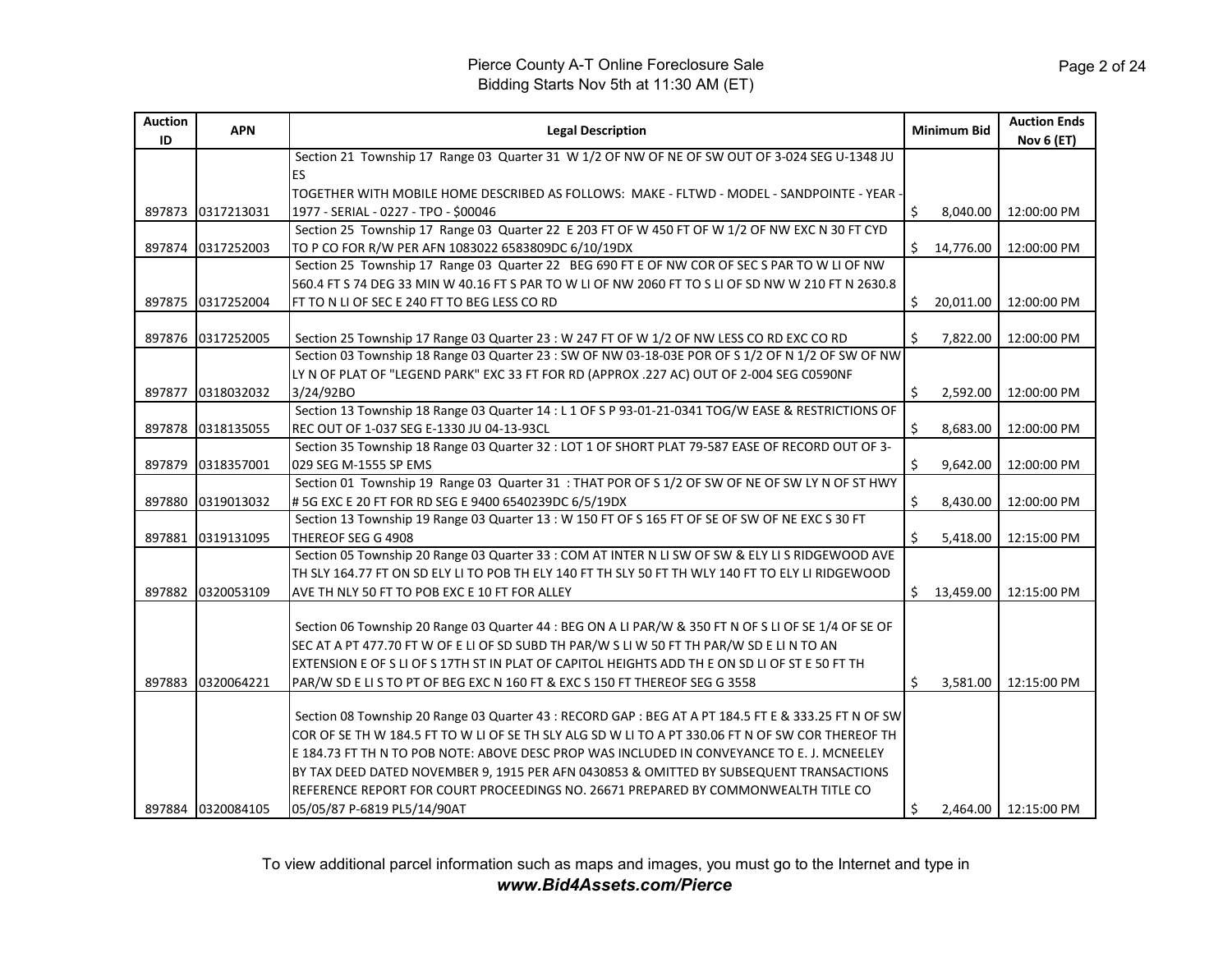| <b>Auction</b><br>ID | <b>APN</b>        | <b>Legal Description</b>                                                                             |    | <b>Minimum Bid</b> | <b>Auction Ends</b><br><b>Nov 6 (ET)</b> |
|----------------------|-------------------|------------------------------------------------------------------------------------------------------|----|--------------------|------------------------------------------|
|                      |                   |                                                                                                      |    |                    |                                          |
|                      |                   | Section 15 Township 20 Range 03 Quarter 11 : BEG 60 FT N OF SW COR NE OF SW OF NE OF NE TH N 270     |    |                    |                                          |
|                      |                   | FT TO NW COR SD SUBD TH E 165 FT TH S 140 FT TH E 165 FT TH S 20 FT TH W 127.92 FT TH S 110.26 FT    |    |                    |                                          |
| 897885               | 0320151010        | TO PT 60 FT N OF S LI SD SUBD TH W 202.08 FT TO BEG DC2078 SG8/2/90AT                                | \$ | 8,583.00           | 12:15:00 PM                              |
|                      |                   |                                                                                                      |    |                    |                                          |
|                      |                   | Section 21 Township 20 Range 03 Quarter 13 : BEG AT INTER OF E LI OF A ST & LI PARA/W & 16 FT S OF N |    |                    |                                          |
|                      |                   | LI OF S 1/2 OF SW OF NE TH ON E LI OF A ST S 85 FT TH PARA/W N LI OF SUBD E 300 FT TH PARA/W LI OF A |    |                    |                                          |
| 897886               | 0320211132        | ST N 85 FT TH W 300 FT TO BEG EXC W 241 FT THEREOF OUT OF 1-054 & 1-121 SEG H 0659 BG                | Ś. | 12,547.00          | 12:15:00 PM                              |
|                      |                   | Section 26 Township 20 Range 03 Quarter 21: S 1/2 OF S 1/2 OF NE OF NW LESS N 145 FT & LESS E 30 FT  |    |                    |                                          |
| 897887               | 0320262015        | CO RD (DCGREMS8-15-80 & GREMS10-21-80)                                                               | Ś. | 27,230.00          | 12:15:00 PM                              |
|                      |                   | Section 33 Township 20 Range 03 Quarter 13 : THAT PART OF NW OF SW OF NE WHICH IS BOUNDED ON         |    |                    |                                          |
|                      |                   | THE S BY S LI SD SUBD AND ON E BY W LI OF ALSTEADS ADD AND ON N BY S LI OF THAT CERTAIN TR OF LD     |    |                    |                                          |
|                      |                   | DESC PARCEL B IN D RECORDED 5 28 59 FEE # 1855799 AND ON THE W BY THE SLY PROLONGATION OF W          |    |                    |                                          |
| 897888               | 0320331117        | LI OF SD TR OF LD DESC AS PARCEL B                                                                   | \$ | 3,530.00           | 12:15:00 PM                              |
|                      |                   |                                                                                                      |    |                    |                                          |
| 897889               | 0320334062        | Section 33 Township 20 Range 03 Quarter 43 : N 60 FT OF E 1/2 OF S 1/2 OF NE OF LOT 2 LESS ST & R/W  | Ś. | 15,079.00          | 12:15:00 PM                              |
|                      |                   |                                                                                                      |    |                    |                                          |
|                      |                   | Section 26 Township 21 Range 03 Quarter 13 : BEG ON W LI OF SW OF NE AT INTER OF SLY LI OF CY OF     |    |                    |                                          |
|                      |                   | TAC 25 FT R/W TH NELY ALG SLY LI OF SD R/W TO INTER OF WLY LI OF MC MURRAY RD TH SWLY ALG WLY        |    |                    |                                          |
| 897890               | 0321261014        | LI OF SD RD TO THE W LI OF SW OF NE TH N ALG W LI OF SD SW OF NE TO BEG                              | Ś. | 4.473.00           | 12:15:00 PM                              |
|                      |                   | Section 26 Township 21 Range 03 Quarter 24 : COM SE COR LOT 2 TH ALG NLY LI EAST SIDE DRIVE N 37     |    |                    |                                          |
|                      |                   | DEG 36 MIN W 495 FT TH N 52 DEG 24 MIN E 150 FT TH N 37 DEG 36 MIN W 115 FT TH N 36 DEG W TO         |    |                    |                                          |
|                      |                   | SELY LI CY TAC R/W TH ON SD R/W LI NELY 130 FT FOR POB TH CONT ON SD R/W LI TO E LI SD LOT 2 TH S    |    |                    |                                          |
|                      |                   | ALG SD E LI TO WLY LI MC MURRAY CO RD TH SLY ON SD WLY LI TO PT S 36 DEG E OF POB TH NWLY TO         |    |                    |                                          |
| 897891               | 0321262082        | POB                                                                                                  | Ś. | 13,157.00          | 12:15:00 PM                              |
|                      |                   |                                                                                                      |    |                    |                                          |
|                      |                   | A SIXTY (60) INTEREST IN THE FOLLOWING DESCRIBED PROPERTY: Section 03 Township 15 Range 04           |    |                    |                                          |
|                      | 897892 0415034014 | Quarter 42 S 1/2 OF SE OF NW OF SE OUT OF 4-012 SEG L-0721 GN ES 6700126DC 6/21/19DX                 | Ś  | 5,062.00           | 12:15:00 PM                              |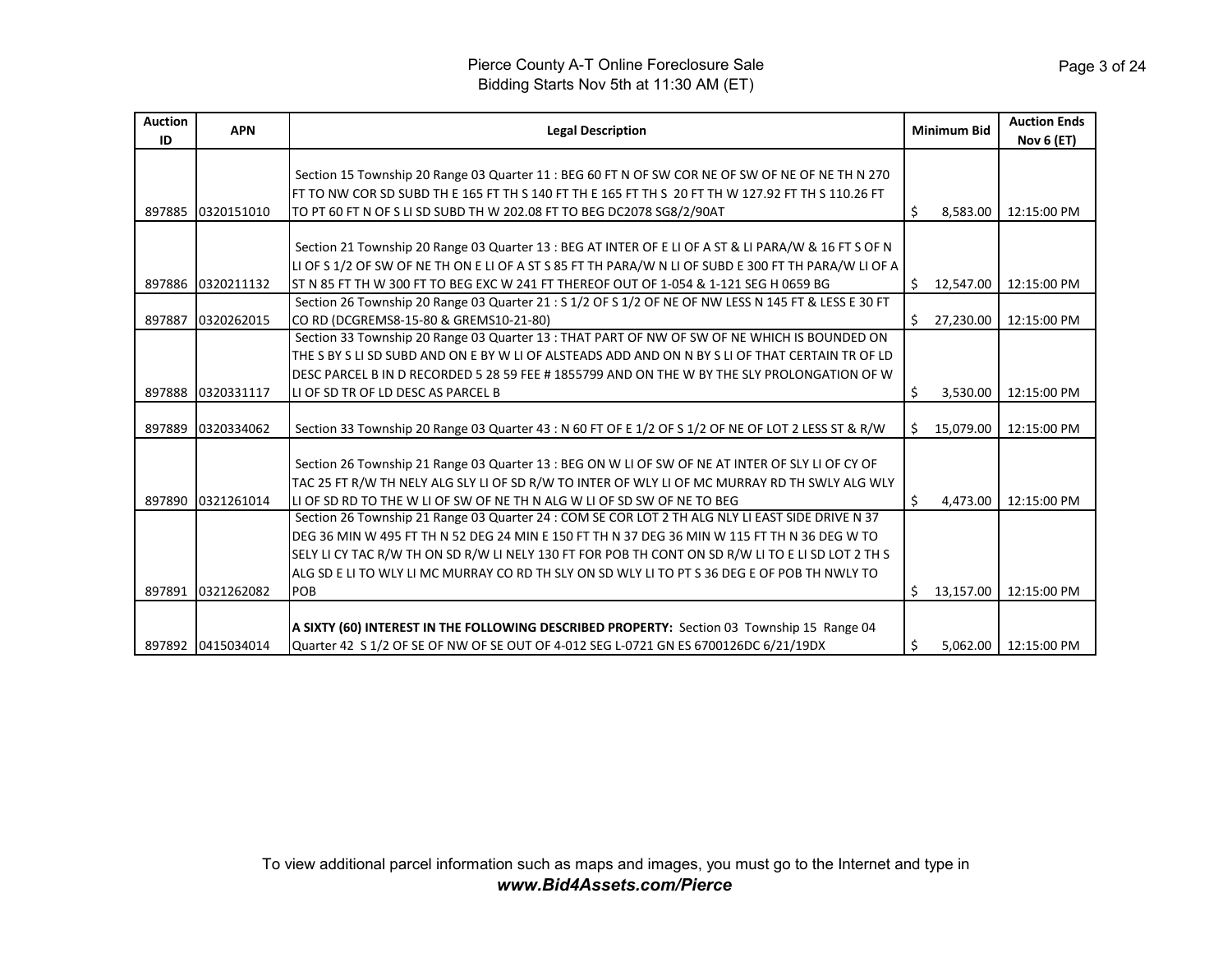| Auction<br>ID | <b>APN</b>        | <b>Legal Description</b>                                                                              |    | Minimum Bid | <b>Auction Ends</b><br><b>Nov 6 (ET)</b> |
|---------------|-------------------|-------------------------------------------------------------------------------------------------------|----|-------------|------------------------------------------|
|               |                   |                                                                                                       |    |             |                                          |
|               |                   | Section 05 Township 17 Range 04 Quarter 41 PARCEL D OF BLA 2010-11-30-5002 DESC AS COM AT NE          |    |             |                                          |
|               |                   | COR OF SE OF SEC TH S 7 DEG 10 MIN 17 SEC W 667.65 FT TO POB TH S 54 DEG 16 MIN 22 SEC E 53.8 FT TO   |    |             |                                          |
|               |                   | BEG OF TANG CURVE TH SELY & ELY 96.04 FT ALG CURVE CONCAVE TO N HAVING A RAD OF 155 FT & C/A          |    |             |                                          |
|               |                   | OF 35 DEG 30 MIN 06 SEC TH E 162.53 FT TH S 2 DEG 18 MIN 24 SEC E 50.05 FT TH W 164.74 FT TO BEG OF   |    |             |                                          |
|               |                   | TANG CURVE TH WLY & NWLY 119.61 FT ALG CURVE CONCAVE TO N HAVING A RAD OF 205 FT & C/A OF             |    |             |                                          |
|               |                   | 33 DEG 25 MIN 45 SEC TO PT REVERSE CURV TH NWLY & WLY 35.65 FT ALG CURVE CONCAVE TO SW                |    |             |                                          |
|               |                   | HAVING RAD OF 155 FT & C/A OF 13 DEG 10 MIN 36 SEC TH W 293.04 FT TH N 87 DEG 20 MIN 59 W 200         |    |             |                                          |
|               |                   | FT TH W 1350.25 FT TH N 1 DEG 40 MIN 27 SEC E 38.25 FT TH N 13 DEG 24 MIN 37 SEC E 211.85 FT TH N 14  |    |             |                                          |
|               |                   | DEG 36 MIN 17 SEC E 494.63 FT TH E 1434.29 FT TH S 7 DEG 10 MIN 17 SEC W 669.56 FT TH E 328.49 FT     |    |             |                                          |
|               |                   | TO POB EASE OF RECORD CURRENT USE OPEN SPACE PBRS RCW 84.34 24.99 ACS/ .29 ACS NOT CU                 |    |             |                                          |
| 897893        | 0417054039        | 200512080605 OUT OF 04-17-04-3-098, 3-099, 04-17-05-4-031 & 4-037 SEG 2011-0345 SD/BB 4/8/11 BB       | Ŝ. | 7,586.00    | 12:15:00 PM                              |
|               |                   |                                                                                                       |    |             |                                          |
|               |                   | Section 11 Township 17 Range 04 Quarter 14 : TR 1 OF LARGE LOT SURVEY #1637 DESC AS FOLL THAT POR     |    |             |                                          |
|               |                   | OF S 1/2 OF NE DESC AS FOLL COM AT NW COR OF SD SUBD TH ALG N LI OF SD SUBD S 87 DEG 07 MIN 33        |    |             |                                          |
|               |                   | SEC E 1272.73 FT TO POB TH S 01 DEG 41 MIN 30 SEC W 220 FT TH S 87 DEG 07 MIN 33 SEC E 1320 FT TO E   |    |             |                                          |
|               |                   | LI OF SD SUBD TH ALG SD E LI N 01 DEG 41 MIN 30 SEC E 220 FT TO NE COR OF SD SUBD TH N 87 DEG 07      |    |             |                                          |
|               |                   | MIN 33 SEC W 1320 FT TO POB TOG/W UND INT IN NON-CONTIGUOUS REAL PROP ESSENTIAL TO ACCESS             |    |             |                                          |
|               |                   | EASE & DESC AS FOLL E 60 FT OF N 1/2 OF E 660 FT OF SE OF SE OF 02-17-04E AFN 81-09-08-0235 EASE      |    |             |                                          |
| 897894        | 0417111004        | OF RECORD OUT OF 1-002 SEG K-1918 GG JW (DCPLES8-29-85)                                               | Ś. | 8,497.00    | 12:15:00 PM                              |
|               |                   | Section 11 Township 17 Range 04 Quarter 14 : TR 2 OF LARGE LOT SURVEY #1637 DESC AS FOLL THAT POR     |    |             |                                          |
|               |                   | OF S 1/2 OF NE DESC AS FOLL COM AT NW COR OF SD SUBD TH ALG N LI OF SD SUBD S 87 DEG 07 MIN 33        |    |             |                                          |
|               |                   | SEC E 1272.73 FT TH S 01 DEG 41 MIN 30 SEC W 220 FT TO POB TH CONT S 01 DEG 41 MIN 30 SEC W 220       |    |             |                                          |
|               |                   | FT TH S 87 DEG 07 MIN 33 SEC E 1320 FT TO E LI OF SD SUBD TH ALG SD E LI N 01 DEG 41 MIN 30 SEC E 220 |    |             |                                          |
|               |                   | FT TO A PT THAT BEARS S 87 DEG 07 MIN 33 SEC E FROM POB TH N 87 DEG 07 MIN 33 SEC W 1320 FT TO        |    |             |                                          |
|               |                   | POB TOG/W UND INT IN NON-CONTIGUOUS REAL PROP ESSENTIAL TO ACCESS EASE & DESC AS FOLL E 60            |    |             |                                          |
|               |                   | FT OF N 1/2 OF E 660 FT OF SE OF SE OF 02-17-04E SEE AFN 81-09-08-0235 EASE OF RECORD OUT OF 1-002    |    |             |                                          |
| 897895        | 0417111005        | SEG K-1918 GG JW (DCPLES8-29-85)                                                                      | Ŝ. | 8,497.00    | 12:15:00 PM                              |
|               |                   | Section 11 Township 17 Range 04 Quarter 22 : S 1/2 OF NW OF NW OF NW OUT OF 2-003 SEG L-0838 GN       |    |             |                                          |
|               |                   | <b>ES</b>                                                                                             |    |             |                                          |
|               |                   | TOGETHER WITH MOBILE HOME DESCRIBED AS FOLLOWS: MAKE - FLTWD - MODEL - FESTIVAL - YEAR -              |    |             |                                          |
|               | 897896 0417112026 | 1982 - SERIAL - 4168 - TPO -                                                                          |    | 15,425.00   | 12:15:00 PM                              |
|               |                   | Section 27 Township 18 Range 04 Quarter 22 W 1/2 OF SE OF NW OF NW EASE OF REC OUT OF 2/31 SEG        |    |             |                                          |
|               |                   | K-0321 PP ADMIN COMB FOR SR EX M H 42530-17800 COMB WITH THIS PARCEL SEG 2020-0110MC                  |    |             |                                          |
|               | 897897 0418272037 | 09/10/2019MC                                                                                          | \$ |             | 4.749.00   12:30:00 PM                   |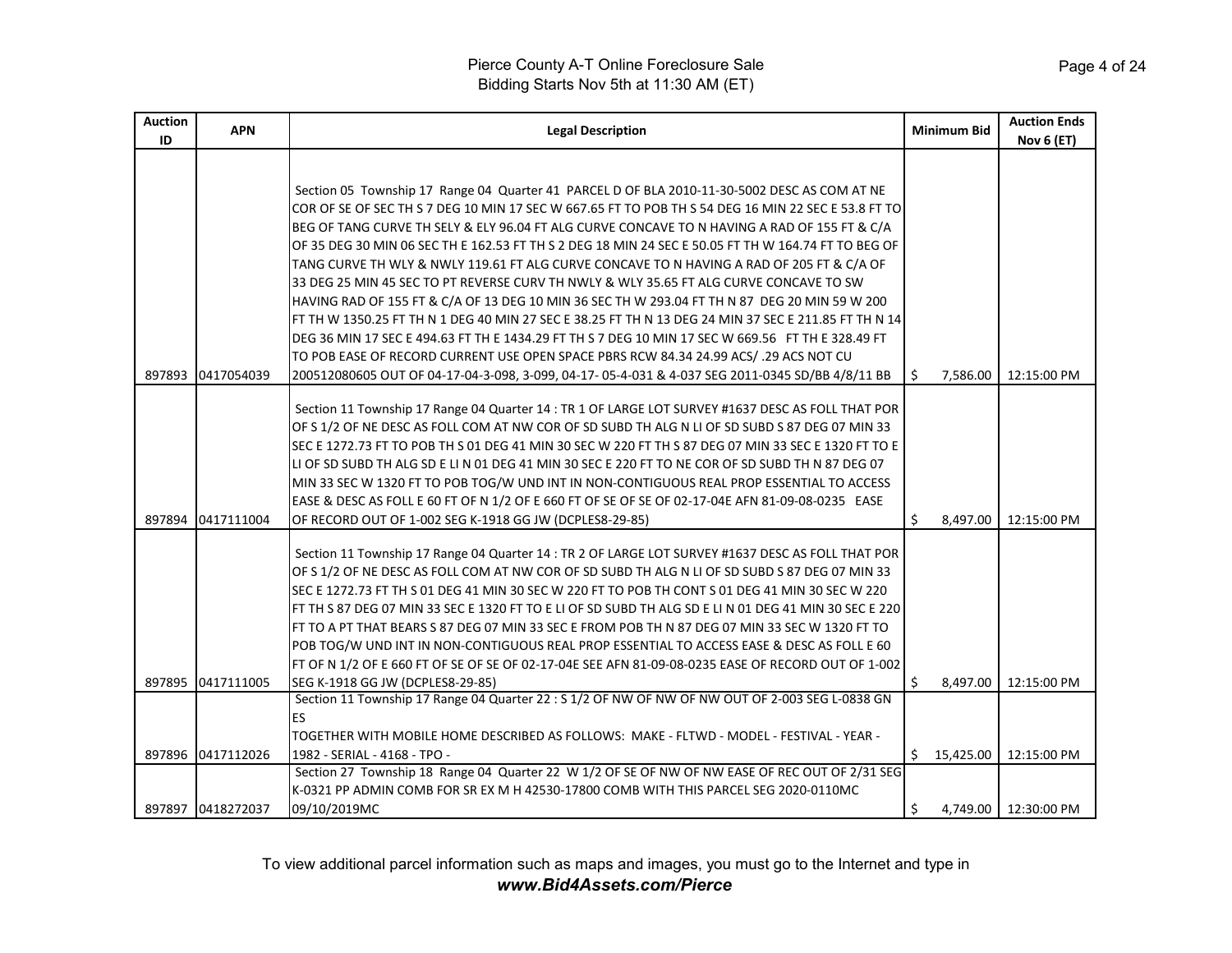| <b>Auction</b> | <b>APN</b>        | <b>Legal Description</b>                                                                              | <b>Minimum Bid</b> |           | <b>Auction Ends</b>  |
|----------------|-------------------|-------------------------------------------------------------------------------------------------------|--------------------|-----------|----------------------|
| ID             |                   | Section 07 Township 19 Range 04 Quarter 34 : N 490 FT OF W 1/2 OF W 1/2 OF SW OF SE OF SW EXC W 30    |                    |           | Nov 6 (ET)           |
| 897898         | 0419073134        | FT & EXC N 319 FT OUT OF 3-128 SEG T-0307 NF ES                                                       | Ś.                 | 10,195.00 | 12:30:00 PM          |
|                |                   | Section 10 Township 19 Range 04 Quarter 42 : THE E 71 FT OF THE W 225 FT - AFTER TAKING EXCEPTIONS    |                    |           |                      |
|                |                   | OF THE FOLL DESC PROP THE N 165 FT OF THE NE OF THE SW OF NW OF SE OF SEC 10 EXC 122ND ST E &         |                    |           |                      |
| 897899         | 0419104072        | <b>EXC 111TH AVE E SEG F 6204</b>                                                                     | Ś.                 | 26,501.00 | 12:30:00 PM          |
|                |                   |                                                                                                       |                    |           |                      |
|                |                   | Section 14 Township 19 Range 04 Quarter 42 : PARCEL B DBLR 2002-09-26-5003 DESC AS FOLL L 1 OF S P    |                    |           |                      |
|                |                   | 2002-03-19-5007 TOG/W FOLL DESC PROP BEG AT CTR SEC 14-19-04E TH S ALG C/L SD SEC 665.90 FT TO        |                    |           |                      |
|                |                   | NW COR OF SW OF NW OF SE SD SEC TH E PAR/W N LI OF SE 30 FT TH S ALG E LI OF 126TH AVE E 100 FT       |                    |           |                      |
|                |                   | TO POB TH E PAR/W N LI SD SE 180 FT TH S 16 FT TH W 180 FT TO E LI OF 126TH AVE E TH N ALG SD E LI 16 |                    |           |                      |
| 897900         | 0419148013        | FT TO POB ALSO TOG/W EASE & RESTR OF REC OUT OF 8-008 SEG N-0613 JU 4/1/02JU DC/BL 04-25-05BL         | S                  | 8,679.00  | 12:30:00 PM          |
|                |                   | Section 09 Township 20 Range 04 Quarter 23 PARCEL A OF DBLR 2007-05-31-5001 DESC AS L 1 OF S P 82-    |                    |           |                      |
|                |                   | 04-20-0273 TOG/W THAT POR OF L 2 OF SD S P DESC AS BEG AT NW COR OF SD L 2 TH S 89 DEG 46 MIN 03      |                    |           |                      |
|                |                   | SEC E 508.44 FT TH S 06 DEG 36 MIN 56 SEC E 14.10 FT TH N 89 DEG 46 MIN 03 SEC W 510.28 FT TO W LI    |                    |           |                      |
|                |                   | OF SD L 2 TH N 00 DEG 52 MIN 16 SEC E 14 FT TO POB EASE OF RECORD OUT OF 2-064 SEG S-0148 SH EMS      |                    |           |                      |
|                |                   | DC10/30/07CL WORKED ETN 4364431 INTENT AFN 2015-04-10-0232 MAY APPEAR TO VIOLATE                      |                    |           |                      |
|                | 897901 0420096012 | SUBDIVISION CODES 04/22/2015MC                                                                        | Ŝ.                 | 16,023.00 | 12:30:00 PM          |
|                |                   |                                                                                                       |                    |           |                      |
|                |                   | Section 14 Township 20 Range 04 Quarter 43 : BEG AT NW COR OF TR 7 OF PARKERS STRAWBERRY TRS TH       |                    |           |                      |
| 897902         | 0420144015        | N 35 DEG E TO WLY LI OF CALDWELL CO RD TH NWLY ALG SD WLY LI TO E LI TR 6 TH S ALG E LI TO BEG        | Ś.                 | 2,620.00  | 12:30:00 PM          |
|                |                   | Section 20 Township 20 Range 04 Quarter 13 : L 1 OF SHORT PLAT 83-12-05-0154 TOG/W EASE &             |                    |           |                      |
| 897903         | 0420205008        | RESTRICTIONS OF REC OUT OF 1-011 SEG U-0021 PP ES                                                     | Ś                  | 57,832.00 | 12:30:00 PM          |
|                |                   | Section 06 Township 17 Range 05 Quarter 41 POR OF PARCEL B OF ROS FOR BLA 2015-03-23-5002 (REF        |                    |           |                      |
|                |                   | AFFIDAVIT OF MINOR CORRECTION OF SURVEY 2015-06-29-0131) DESC AS THAT POR OF ABAND 100 FT             |                    |           |                      |
|                |                   | R/W OF CM ST P & P RR C/L OVER AND ACROSS THOSE POR OF GOVT LOTS 9 & 10 SEC 06-17-05E DESC AS         |                    |           |                      |
|                |                   | FOLL THAT POR OF TACOMA EASTERN RR R/W AS DELINEATED ON SD PLAT OF KAPOWSIN 1ST ADD LY S OF           |                    |           |                      |
|                |                   | L 19, 20 & 21 & N OF L 35, 36 & 37 OF SD PLAT & LY E OF W MAR OF NORTON ST AS SHOWN ON SP NOW         |                    |           |                      |
|                |                   | VAC EXT SLY TO INTER S MAR OF SD R/W & LY WLY OF W LI EXT SLY OF THAT TR OF LAND CYD PER AFN          |                    |           |                      |
|                |                   | 1223697 EXC THAT POR THEREOF LY E OF SLY EXT OF LOT LI BET L19 & 20 OF PLAT OF KAPOWSIN FIRST         |                    |           |                      |
|                |                   | ADD EASE OF REC APPROVED SUBD BY P CO PLAN DEPT 07/13/17 OUT OF 05-17-06-4-009 SEG 2018-0107          |                    |           |                      |
| 897904         | 0517064010        | JP 08/03/17 JP                                                                                        | \$                 | 6,166.00  | 12:30:00 PM          |
|                |                   |                                                                                                       |                    |           |                      |
| 897906         | 0518091024        | Section 09 Township 18 Range 05 Quarter 12 : N 1/2 OF SE OF NW OF NE OUT OF 1/23 SEG I 0086 GG        | Ś                  | 20,415.00 | 12:30:00 PM          |
|                |                   | Section 24 Township 19 Range 05 Quarter 42 : L 10 OF LARGE LOT SUBD 84-11-27-0211 FORMERLY LARGE      |                    |           |                      |
|                |                   | LOT SUBD 3342 FORMERLY LARGE LOT SURVEY 658 TOG/W EASE & RESTRICTIONS OF RECORD OUT OF 4-             |                    |           |                      |
|                | 897907 0519244063 | 053 SEG W-1406 PP ES                                                                                  | Ŝ.                 |           | 8,568.00 12:30:00 PM |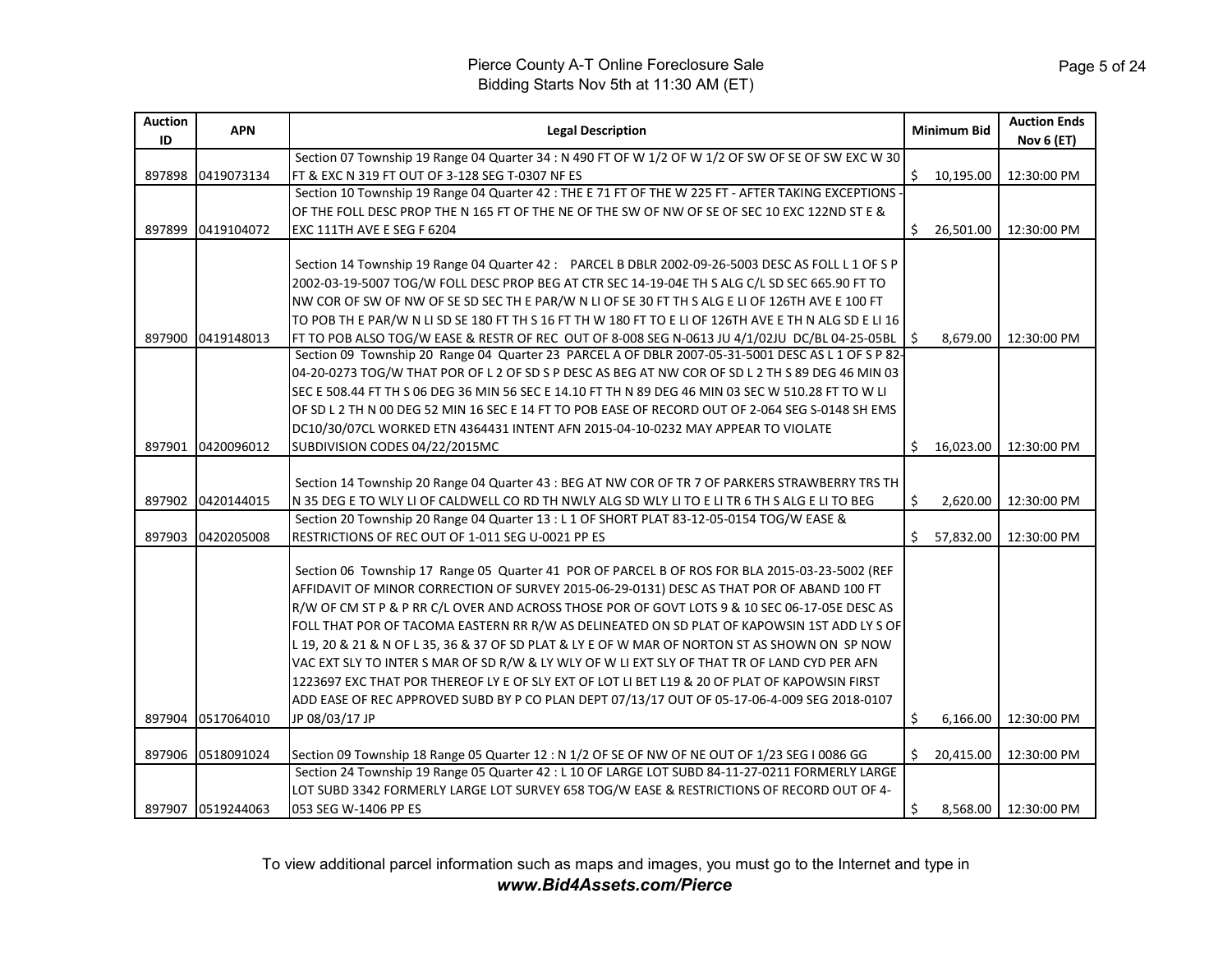| <b>Auction</b><br>ID | <b>APN</b>        | <b>Legal Description</b>                                                                                                            |              | <b>Minimum Bid</b> | <b>Auction Ends</b><br>Nov 6 (ET) |
|----------------------|-------------------|-------------------------------------------------------------------------------------------------------------------------------------|--------------|--------------------|-----------------------------------|
|                      |                   | Section 28 Township 15 Range 06 Quarter 14 : THAT POR OF SE OF NE DESC AS FOLLS BEG AT A PT                                         |              |                    |                                   |
|                      |                   | OPPOSITE HWY ENGINEERS STATION (HEREINAFTER REFERRED TO H.E.S.) 377+00 ON C/L SURVEY OF                                             |              |                    |                                   |
|                      |                   | STATE HWY RT 706 (PSH #5) PARK JUNCTION TO NAT'L FOREST LI & 75 F T NLY THEREFROM TH NLY 55 FT                                      |              |                    |                                   |
|                      |                   | TO A PT OPPOSITE H.E.S. 377+00 & 130 FT NLY THEREFROM TH ELY PAR/W SD C/L SURVEY 300 FT TO A PT                                     |              |                    |                                   |
|                      |                   | OPPOSITE H.E .S. 380+00 TH SLY 55 FT TO A PT OPPOSITE H.E.S. 380+00 & 75 FT NLY THEREFROM TH WLY                                    |              |                    |                                   |
|                      | 897908 0615281014 | PAR/W SD C/L 300 FT TO POB SEG P-3493 GG PICK-UP                                                                                    | Ŝ.           | 4,005.00           | 12:30:00 PM                       |
|                      |                   | Section 06 Township 19 Range 06 Quarter 42 : TR 8 OF LARGE LOT SUBD #581 LY IN NW OF SE(INCL                                        |              |                    |                                   |
| 897909               | 0619064046        | UNRECORDED WETLANDS & BUFFER 3/95 FD) OUT OF 4-037 SEG L-1506 DS JW                                                                 | Ś.           | 10,213.00          | 12:30:00 PM                       |
|                      |                   | Section 06 Township 17 Range 07 Quarter 24 : E 82 1/2 FT OF W 1/2 OF W 1/2 OF LOT 11 MINUS POR LY N                                 |              |                    |                                   |
|                      |                   | OF CARBON RIVER RD RESERV OF RECORD ETN 4191852 PROBLEM WITH LEGAL WORKED ON INTENT                                                 |              |                    |                                   |
|                      | 897910 0717062023 | 03/28/2019MC                                                                                                                        | Ś.           | 10,602.00          | 12:30:00 PM                       |
|                      |                   | Section 05 Township 20 Range 03 Quarter 24 : THOMPSONS ADD TO TACOMA W T E 70 FT OF L 1 & 2 B<br>1124 BLDG #1 SUBJ TO SIDEWALK EASE |              | \$13,044.00        |                                   |
|                      | 897911 2011240020 |                                                                                                                                     |              |                    | 12:30:00 PM                       |
|                      |                   | Section 26 Township 20 Range 04 Quarter 32 ACKERSONS 2ND: B 14 TOG/W B 13 ACKERSONS 2ND                                             |              |                    |                                   |
|                      |                   | AMEND PLAT OF B 12 & 13 TOG/W 1/2 INTER AVE ABUT VAC PER ORD 509 SUBJ TO EASE OUT OF 022-0                                          |              |                    |                                   |
|                      |                   | SEG M-0315 JU 11/3/00JU DC00502634 6/22/17 KG 6597209DC 6/11/19DX ETN 4418710 & 4485197                                             |              |                    |                                   |
|                      | 897912 2105200221 | PROBLEM WITH LEGAL WORKED ON INTENT 01/11/2017 & 01/23/2019MC                                                                       | Ŝ.           | 16,214.00          | 12:30:00 PM                       |
|                      | 897913 2415000430 | Section 16 Township 20 Range 03 Quarter 31 BELL-MEDER: BELL-MEDER L 5 & 6 B 4                                                       | $\mathsf{S}$ | 14,433.00          | 12:45:00 PM                       |
|                      |                   | Section 24 Township 18 Range 03 Quarter 41 BETHEL GREENACRES: BETHEL GREENACRES IN NE OF SE 24-                                     |              |                    |                                   |
|                      |                   | 18-03E L 3 B 2 EXC ELY 5 FT CYD TO P CO BY ETN 1109354 APPROX 11,438 SQ FT TOG/W & SUBJ TO EASE &                                   |              |                    |                                   |
|                      |                   | RESTR OF REC (DC 2365 DM 88) DC/BL12-13-02BL                                                                                        |              |                    |                                   |
|                      |                   | TOGETHER WITH MOBILE HOME DESCRIBED AS FOLLOWS: MAKE - NATL - MODEL - NATIONAL - YEAR -                                             |              |                    |                                   |
|                      | 897914 2485000190 | 1962 - SERIAL - E552FDS10099 - TPO - W25038                                                                                         | Ŝ.           | 8,211.00           | 12:45:00 PM                       |
|                      |                   | Section 21 Township 20 Range 03 Quarter 43 BISMARCK 3RD ADD E 6 FT OF L 27, L 28 & 29 & W 19 FT                                     |              |                    |                                   |
|                      | 897915 2520300130 | OF 30 B 13                                                                                                                          |              | \$61,189.00        | 12:45:00 PM                       |
|                      |                   | Section 16 Township 19 Range 03 Quarter 12 BROOKDALE: BROOKDALE L 1 THRU 3 & E 15 FT OF 4 B 47                                      |              |                    |                                   |
|                      | 897916 2695004120 | <b>SUBJ TO EASE</b>                                                                                                                 | Ś.           | 15,906.00          | 12:45:00 PM                       |
|                      |                   | Section 14 Township 16 Range 04 Quarter 22 CASCADE WATERS: CASCADE WATERS L 12 B 1 EASE OF                                          |              |                    |                                   |
|                      | 897917 2894000120 | <b>RECORD</b>                                                                                                                       | \$           | 3,835.00           | 12:45:00 PM                       |
|                      |                   | Section 14 Township 16 Range 04 Quarter 22 CASCADE WATERS: CASCADE WATERS L 14 B 1 EASE OF                                          |              |                    |                                   |
|                      | 897918 2894000140 | <b>RECORD</b>                                                                                                                       | \$           | 3,887.00           | 12:45:00 PM                       |
|                      |                   | Section 14 Township 16 Range 04 Quarter 22 CASCADE WATERS: CASCADE WATERS L 15 B 1 EASE OF                                          |              |                    |                                   |
|                      | 897919 2894000150 | <b>RECORD</b>                                                                                                                       | Ś.           | 3,877.00           | 12:45:00 PM                       |
|                      |                   | Section 14 Township 16 Range 04 Quarter 22 CASCADE WATERS: CASCADE WATERS L 16 B 1 EASE OF                                          |              |                    |                                   |
|                      | 897920 2894000160 | <b>RECORD</b>                                                                                                                       | Ś.           |                    | 3,626.00   12:45:00 PM            |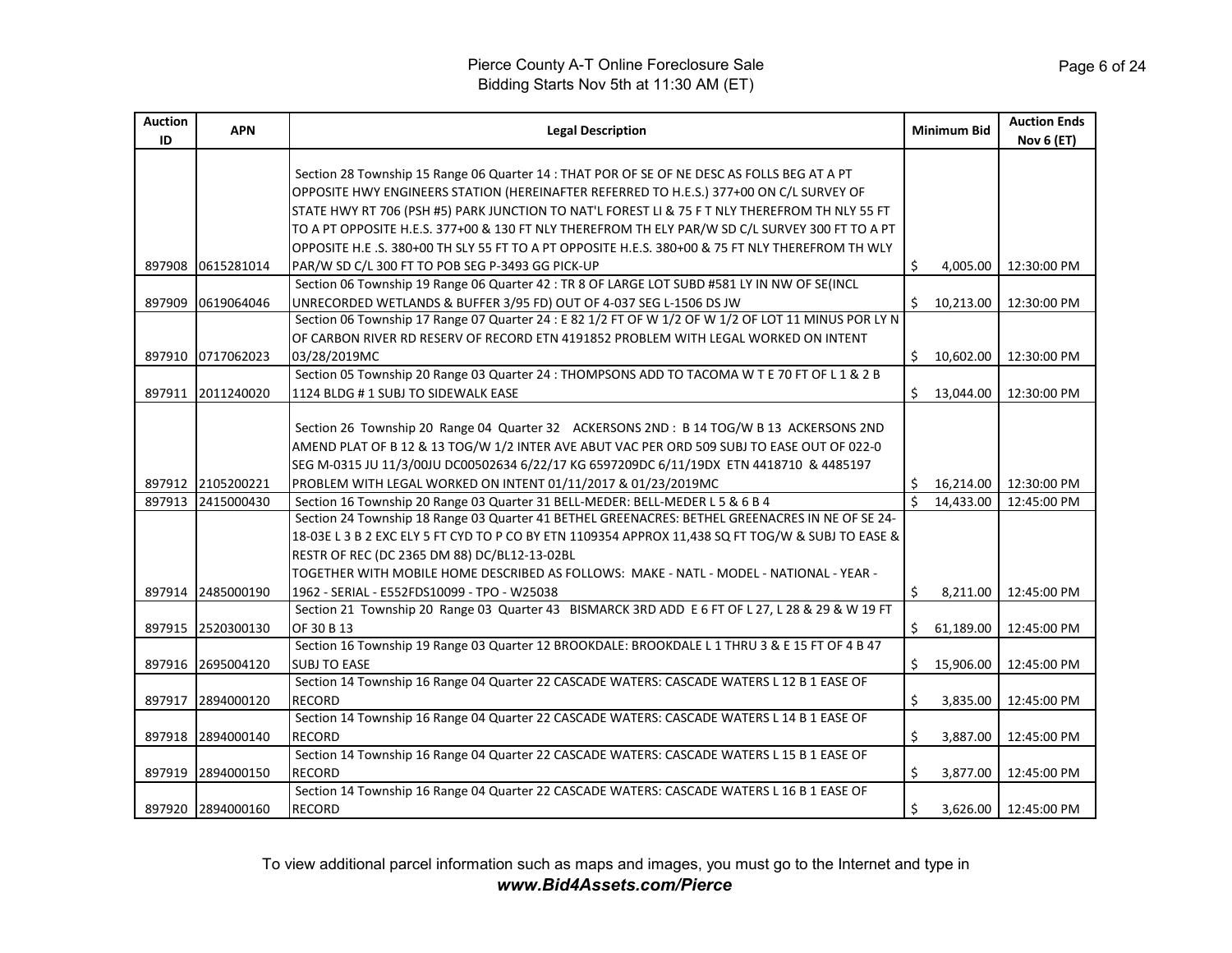| <b>Auction</b><br>ID | <b>APN</b>        | <b>Legal Description</b>                                                                              |                         | <b>Minimum Bid</b> | <b>Auction Ends</b><br>Nov 6 (ET) |
|----------------------|-------------------|-------------------------------------------------------------------------------------------------------|-------------------------|--------------------|-----------------------------------|
|                      |                   | Section 08 Township 20 Range 03 Quarter 11 COOKS: COOKS W 1/2 OF S 7.5 FT OF L 4 & W 1/2 OF 5 & 6 B   |                         |                    |                                   |
| 897921               | 3195000140        | <b>6 INC PART ALLEY VAC</b>                                                                           |                         | \$17,504.00        | 12:45:00 PM                       |
|                      |                   |                                                                                                       |                         |                    |                                   |
|                      |                   | Section 36 Township 21 Range 03 Quarter 11 L 2 OF ROS 2005-01-19-5001 DESC AS FOLL BEG SE COR         |                         |                    |                                   |
|                      |                   | SEC 25 TH S 88 DEG 28 MIN 33 SEC E 791.97 FT TH S 03 DEG 31 MIN 50 SEC W 490 FT TH S 88 DEG 28 MIN    |                         |                    |                                   |
|                      |                   | 33 SEC E 499.98 FT TH S 03 DEG 31 MIN 50 SEC W 146.28 FT TH N 89 DEG 12 MIN 54 SEC W 623.06 FT TH S   |                         |                    |                                   |
|                      |                   | l02 DEG 47 MIN 53 SEC W 614.05 FT TH N 89 DEG 58 MIN 20 SEC W 346.07 FT TH N 03 DEG 28 MIN 32 SEC     |                         |                    |                                   |
|                      |                   | E 481.73 FT TH N 87 DEG 21 MIN 47 SEC W 471.11 FT TH N 02 DEG 05 MIN 12 SEC E 782.67 FT TH N 02 DEG   |                         |                    |                                   |
|                      |                   | 08 MIN 26 E 612.48 FT TH S 86 DEG 44 MIN 02 SEC E 160 FT TH S 02 DEG 08 MIN 38 SEC W 613.698 FT TO    |                         |                    |                                   |
|                      |                   | 0321361040 & POB SUBJ TO EASE OF RECORD TESTAMENTARY SEG PER RCW 58.17.040 (3) APPROVED BY CY OF TAC  |                         |                    |                                   |
|                      | 897922 0421312077 | 7/27/10 OUT OF 1-032 SEG 2011-0083 BB 9/16/10 BB                                                      | Ś.                      | 33,409.00          | 12:45:00 PM                       |
|                      |                   | Section 32 Township 19 Range 04 Quarter 43 COUNTRY WOODS SOUTH: COUNTRY WOODS SOUTH TR "A"            |                         |                    |                                   |
|                      |                   | EASE OF RECORD SW OF SE 32-19-04E APPROX 4213 SQ FT OUT OF 401531-535-0 & 326050-031-4 SEG Y-         |                         |                    |                                   |
| 897923               | 3260800130        | 0407 DL ES                                                                                            | \$                      | 2,541.00           | 12:45:00 PM                       |
|                      |                   | Section 14 Township 16 Range 04 Quarter 31 EATONVILLE: EATONVILLE L 10 LESS W 55 FT OF N 20 FT, L 11  |                         |                    |                                   |
| 897924               | 3605000420        | <b>THRU 13 B 5</b>                                                                                    | \$                      | 15,655.00          | 12:45:00 PM                       |
| 897925               | 3615000230        | Section 26 Township 15 Range 06 Quarter 31 ECHO VALLEY: ECHO VALLEY L 3 B 2                           | $\overline{\mathsf{s}}$ | 3,161.00           | 12:45:00 PM                       |
|                      |                   | Section 26 Township 15 Range 06 Quarter 32 ECHO VALLEY 3RD ADD: ECHO VALLEY 3RD ADD L 62 TOG/W        |                         |                    |                                   |
|                      |                   | COMM PROP INT EASE OF RECORD UND INT PER 695972 (DC8482ES4-11-88) T/E 1972 ALLEN FOUR                 |                         |                    |                                   |
| 897926               | 3615220620        | SEASONS S#OW3547 12X44 (P41470-16700) CT 6/00                                                         | \$                      | 4,095.00           | 12:45:00 PM                       |
|                      |                   |                                                                                                       |                         |                    |                                   |
|                      |                   | Section 13 Township 19 Range 03 Quarter 41 EVERGREEN ESTATES 2ND ADD: EVERGREEN ESTATES 2ND           |                         |                    |                                   |
|                      |                   | ADD N 82.782 FT L 3 & S 15 FT L 4 SEG G 5326 DL TITLE ELIMINATION MAKE - SKY - MODEL - BUDDY - YEAR - |                         |                    |                                   |
|                      | 897927 3723200035 | 1969 - SERIAL -B1945C - TPO -@64331 (4057030600) AFN 201407240155 TRANSFER FOR THE 2015 TAX YR        | Ŝ.                      | 3,904.00           | 12:45:00 PM                       |
|                      |                   | Section 13 Township 19 Range 03 Quarter 41 EVERGREEN ESTATES 2ND ADD: EVERGREEN ESTATES 2ND           |                         |                    |                                   |
|                      | 897928 3723200141 | ADD L 14 EXC N 20 FT THEREOF EASE OF RECORD SEG F 4140                                                | Ś.                      | 14,024.00          | 12:45:00 PM                       |
|                      |                   | Section 22 Township 19 Range 04 Quarter 12 FIR GROVE ESTATES: FIR GROVE ESTATES L 5 B 2 together      |                         |                    |                                   |
|                      | 3847000120 &      | with Section 22 Township 19 Range 04 Quarter 12 FIR GROVE ESTATES: FIR GROVE ESTATES ELY 14.21 FT     |                         |                    |                                   |
| 897929               | 3847000131        | OF L 6 AS MEAS AT R/A & PAR/W E LI OF L 6 B 2 SEG F 7823                                              | Ś.                      | 51,694.00          | 1:00:00 PM                        |
| 897930               | 3925200150        | Section 08 Township 19 Range 02 Quarter 14 FOREST GROVE 2ND ADD: FOREST GROVE 2ND ADD L 2 B 2         | Ś.                      | 17,552.00          | 1:00:00 PM                        |
|                      |                   |                                                                                                       |                         |                    |                                   |
|                      |                   | Section 24 Township 20 Range 02 Quarter 22 SOUTHAMPTON COURT: SOUTHAMPTON COURT NW OF NW              |                         |                    |                                   |
|                      |                   | 24-20-02E TR D TO BE DEEDED TO ADJOINING PARCEL APPROX 1,362 SQ FT EASE OF REC OUT OF 2-018, 2-       |                         |                    |                                   |
| 897931               | 4002030300        | 022, 2-023, 2-040, 2-139, 2-287 & 2-289 SEG M0745 6/13/01MDV                                          | \$                      | 2,485.00           | 1:00:00 PM                        |
|                      |                   |                                                                                                       |                         |                    |                                   |
|                      |                   | Section 19 Township 19 Range 04 Quarter 43 FRUITLAND GARDEN TRACTS # 4: FRUITLAND GARDEN              |                         |                    |                                   |
|                      | 897932 4015423371 | TRACTS # 4 S 100 FT OF W 95 FT OF E 250 FT OF TR 290 SE 19 19 4E ITEM 10 SEG F 7573                   | Ś.                      | 17,324.00          | 1:00:00 PM                        |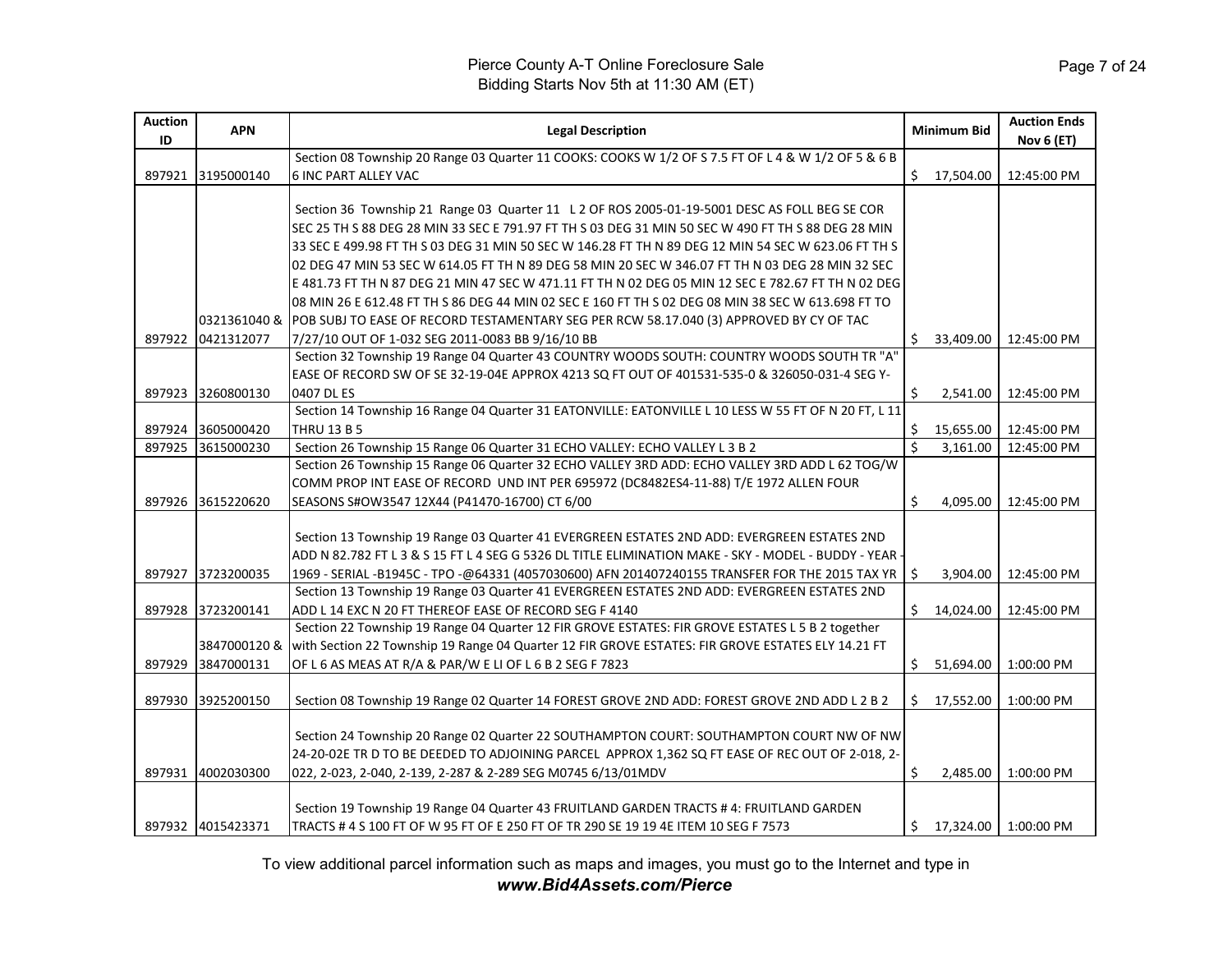| <b>Auction</b><br>ID | <b>APN</b>        | <b>Legal Description</b>                                                                                                                                                                                                                                                                                                                                                  |                         | <b>Minimum Bid</b> | <b>Auction Ends</b><br><b>Nov 6 (ET)</b> |
|----------------------|-------------------|---------------------------------------------------------------------------------------------------------------------------------------------------------------------------------------------------------------------------------------------------------------------------------------------------------------------------------------------------------------------------|-------------------------|--------------------|------------------------------------------|
|                      |                   | Section 19 Township 19 Range 04 Quarter 42 FRUITLAND GARDEN TRACTS # 4 L 2 OF S P 78-701 DESC                                                                                                                                                                                                                                                                             |                         |                    |                                          |
|                      |                   | UNDER 401542-487-1 EASE OF RECORD OUT OF 487-0 SEG L-2097 RM ES                                                                                                                                                                                                                                                                                                           |                         |                    |                                          |
|                      |                   | TOGETHER WITH MOBILE HOME DESCRIBED AS FOLLOWS: MAKE - FLTWD - MODEL - BROADMORE - YEAR -                                                                                                                                                                                                                                                                                 |                         |                    |                                          |
| 897933               | 4015424873        | 1980 - SERIAL - 5142 - TPO - %16676                                                                                                                                                                                                                                                                                                                                       | Ś.                      | 20,712.00          | 1:00:00 PM                               |
|                      |                   | Section 01 Township 20 Range 02 Quarter 14 GLENDALE ADD: GLENDALE ADD N PART L 9 THRU 12 B 23                                                                                                                                                                                                                                                                             |                         |                    |                                          |
|                      |                   | BEG AT A PT ON S LI OF S 10TH ST 2 FT W OF NE COR L 9 BLK 23 GLENDALE ADD TH S & PAR TO E LI OF SD L                                                                                                                                                                                                                                                                      |                         |                    |                                          |
|                      |                   | 59 FT TH WLY TO INTER W LI OF L 12 AT A PT 59 FT N OF SW COR THEREOF TH N ALG SD W LI 61 FT TO S LI                                                                                                                                                                                                                                                                       |                         |                    |                                          |
|                      | 897934 4130002790 | OF S 10TH ST TH E ALG SD S LI 98 FT TO BEG                                                                                                                                                                                                                                                                                                                                | Ŝ.                      | 18,855.00          | 1:00:00 PM                               |
|                      |                   | Section 29 Township 20 Range 03 Quarter 41 GRAYS TACOMA AVE ADD: GRAYS TACOMA AVE ADD L 2 & 3                                                                                                                                                                                                                                                                             |                         |                    |                                          |
| 897935               | 4225000290        | <b>B</b> 5                                                                                                                                                                                                                                                                                                                                                                | \$                      | 10,707.00          | 1:00:00 PM                               |
|                      |                   | Section 24 Township 20 Range 04 Quarter 33 GREENLAWN ADD L 2 B 16 TOG/W POR VAC ALLEY PER                                                                                                                                                                                                                                                                                 |                         |                    |                                          |
|                      | 897936 4250000874 | ORD #695 OUT OF 087-1 SEG 2008-0286 10/29/07 SK                                                                                                                                                                                                                                                                                                                           | Ŝ.                      | 6,058.00           | 1:00:00 PM                               |
| 897937               | 4315000460        | Section 08 Township 19 Range 04 Quarter 31 HALF DOLLAR ACRE TRACTS L 7 B 19                                                                                                                                                                                                                                                                                               | $\overline{\mathsf{S}}$ | 25,839.00          | 1:00:00 PM                               |
|                      |                   | Section 22 Township 21 Range 03 Quarter 21 HARBOR RIDGE L 141 EASE & RESTRIC OF RECORD SEG P-                                                                                                                                                                                                                                                                             |                         |                    |                                          |
| 897938               | 4353001410        | 6034 HB EMS                                                                                                                                                                                                                                                                                                                                                               | Ŝ.                      | 17,538.00          | 1:00:00 PM                               |
|                      |                   | Section 10 Township 20 Range 02 Quarter 31 HIGHLAND VIEWS: HIGHLAND VIEWS S 70.33 FT OF N 175.33                                                                                                                                                                                                                                                                          |                         |                    |                                          |
|                      |                   | FT OF L 1 & E 60 FT OF S 70.33 FT OF N 175.33 FT OF L 2 B 3 ITEM 4 ETN 4229999 PROBLEM WITH LEGAL                                                                                                                                                                                                                                                                         |                         |                    |                                          |
| 897939               | 4480000420        | WORKED ON INTENT MC 02/16/2010                                                                                                                                                                                                                                                                                                                                            | Ś.                      | 38,615.00          | 1:00:00 PM                               |
|                      |                   | Section 11 Township 20 Range 04 Quarter 14 HILLMANS C D PACIFIC CITY DIV # 4: HILLMANS C D PACIFIC<br>CITY DIV # 4 SE OF NE 11-20-04E E 115 FT OF S 250 FT OF L 13 B 67 EXC THAT POR APPROP BY STATE OF<br>WASH PER SUP CT 99-2-05588-3 APPROX 25,312 SQ FT OUT OF 107-0 SEG L-0626 JU 3/24/00JU ETN                                                                      |                         |                    |                                          |
|                      | 897940 4495401071 | 4159728 PROBLEM WITH LEGAL WORKED ON INTENT MC 5/02/07                                                                                                                                                                                                                                                                                                                    | Ś.                      | 20,505.00          | 1:00:00 PM                               |
|                      | 897941 4495401081 | Section 11 Township 20 Range 04 Quarter 14 HILLMANS C D PACIFIC CITY DIV # 4: HILLMANS C D PACIFIC<br>CITY DIV # 4 SE OF NE 11-20-04E S 250 FT OF L 13 B 67 EXC E 115 FT THEREOF & EXC THAT POR APPROP BY<br>STATE OF WASH PER SUP CT 99-2-05588-3 APPROX 18,487 SQ FT OUT OF 108-0 SEG L-0626 JU 3/24/00JU<br>ETN 4159728 PROBLEM WITH LEGAL WORKED ON INTENT MC 5/02/07 |                         | \$15,616.00        | 1:00:00 PM                               |
|                      |                   | Section 26 Township 21 Range 00 Quarter 34 HOME TO PIERCE COUNTY: HOME TO PIERCE COUNTY L 3 B                                                                                                                                                                                                                                                                             |                         |                    |                                          |
|                      | 897942 4585001845 | 63 SW 26 21 1W SEG F 9207                                                                                                                                                                                                                                                                                                                                                 | \$                      | 4,623.00           | 1:00:00 PM                               |
|                      |                   | Section 26 Township 21 Range 00 Quarter 34 HOME TO PIERCE COUNTY: HOME TO PIERCE COUNTY L 1 B                                                                                                                                                                                                                                                                             |                         |                    |                                          |
| 897943               | 4585002010        | 76                                                                                                                                                                                                                                                                                                                                                                        | Ŝ.                      | 4,098.00           | 1:00:00 PM                               |
|                      |                   |                                                                                                                                                                                                                                                                                                                                                                           |                         |                    |                                          |
|                      | 897944 4585002022 | Section 26 Township 21 Range 00 Quarter 34 HOME TO PIERCE COUNTY L 2 B 77 APPROVED SUBDIV<br>BY PIERCE CO PLANNING DEPT OUT OF 202-0 SEG N0223BL 10-03-01BL 6584606DC 6/10/19DX                                                                                                                                                                                           | Ŝ.                      | 4.887.00           | 1:00:00 PM                               |
|                      | 897945 4585002023 | Section 26 Township 21 Range 00 Quarter 34 HOME TO PIERCE COUNTY L 3 B 77 APPROVED SUBDIV BY<br>PIERCE CO PLANNING DEPT OUT OF 202-0 SEG N223BL10-03-01BL6584606DC 6/10/19DX                                                                                                                                                                                              | Ŝ.                      |                    | 2.918.00   1:15:00 PM                    |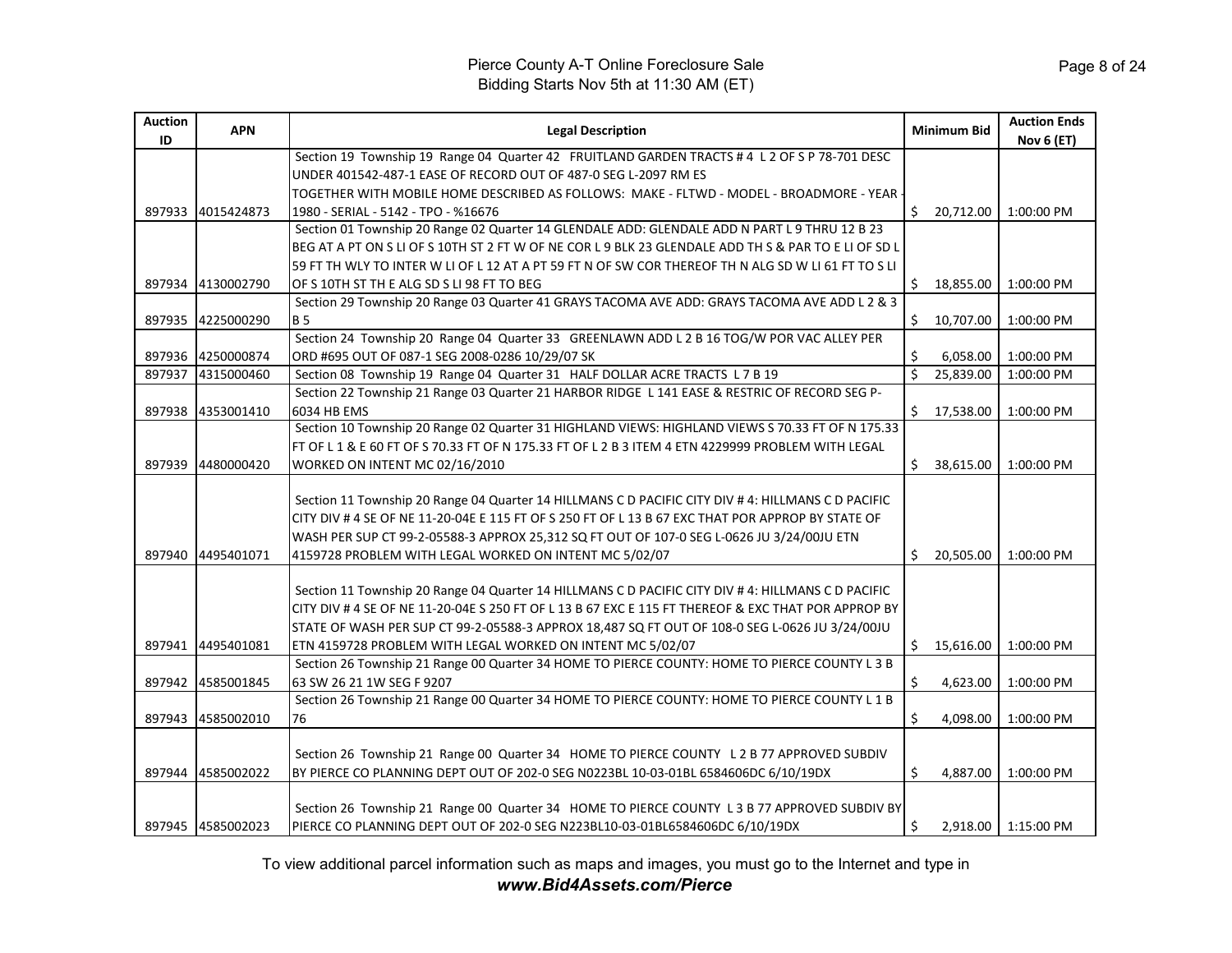| <b>Auction</b><br>ID | <b>APN</b>        | <b>Legal Description</b>                                                                                                                                                                         |                         | <b>Minimum Bid</b> | <b>Auction Ends</b><br>Nov 6 (ET) |
|----------------------|-------------------|--------------------------------------------------------------------------------------------------------------------------------------------------------------------------------------------------|-------------------------|--------------------|-----------------------------------|
|                      |                   | Section 26 Township 21 Range 00 Quarter 34 HOME TO PIERCE COUNTY: HOME TO PIERCE COUNTY L 4 B                                                                                                    |                         |                    |                                   |
| 897946               | 4585002030        | 77                                                                                                                                                                                               | Ŝ.                      | 3,116.00           | 1:15:00 PM                        |
| 897947               | 4650000700        | Section 20 Township 20 Range 03 Quarter 41 HOUTZ: HOUTZ L 1 & 2 B 11                                                                                                                             | $\overline{\mathsf{S}}$ | 19,589.00          | 1:15:00 PM                        |
|                      |                   | Section 06 Township 20 Range 03 Quarter 41 J S HOWELL & SONS 3RD ADD E 70 FT OF N 55 FT OF L 1                                                                                                   |                         |                    |                                   |
| 897948               | 4665300440        | THRU 3 B 7                                                                                                                                                                                       | \$                      | 19,013.00          | 1:15:00 PM                        |
| 897949               | 4885100180        |                                                                                                                                                                                                  | Ŝ.                      | 3,669.00           | 1:15:00 PM                        |
|                      |                   | Section 06 Township 17 Range 05 Quarter 31 KAPOWSIN 1ST ADD: KAPOWSIN 1ST ADD L 11 THRU 14 B 5<br>Section 06 Township 17 Range 05 Quarter 42 KAPOWSIN 1ST ADD: KAPOWSIN 1ST ADD N 186.92 FT OF B |                         |                    |                                   |
| 897950               | 4885100570        | 29                                                                                                                                                                                               | \$                      | 4,627.00           | 1:15:00 PM                        |
|                      |                   |                                                                                                                                                                                                  |                         |                    |                                   |
| 897951               | 5005001890        | Section 09 Township 19 Range 02 Quarter 13 LAKE CITY: LAKE CITY L 21 THRU 24 B 32 SEG E 7138                                                                                                     | Ś.                      | 18,655.00          | 1:15:00 PM                        |
|                      |                   | Section 04 Township 19 Range 01 Quarter 42 LAKE JOSEPHINE RIVIERA # 2: LAKE JOSEPHINE RIVIERA # 2 L                                                                                              |                         |                    |                                   |
| 897952               | 5017200310        | 31 EASE OF RECORD                                                                                                                                                                                | \$                      | 2,910.00           | 1:15:00 PM                        |
|                      |                   | Section 05 Township 19 Range 01 Quarter 44 LAKE JOSEPHINE RIVIERA # 5: LAKE JOSEPHINE RIVIERA # 5 L                                                                                              |                         |                    |                                   |
| 897953               | 5017500690        | <b>69 EASE OF RECORD</b>                                                                                                                                                                         | \$                      | 2,710.00           | 1:15:00 PM                        |
|                      |                   |                                                                                                                                                                                                  |                         |                    |                                   |
| 897954               | 5017900130        | Section 32 Township 20 Range 01 Quarter 43 LAKE JOSEPHINE RIVIERA # 13 L 13 EASE OF RECORD                                                                                                       | \$                      | 2,726.00           | 1:15:00 PM                        |
|                      |                   | Section 32 Township 20 Range 01 Quarter 43 LAKE JOSEPHINE RIVIERA #13: LAKE JOSEPHINE RIVIERA #13                                                                                                |                         |                    |                                   |
|                      | 897955 5017900590 | <b>L59 EASE OF RECORD</b>                                                                                                                                                                        | Ś.                      | 2,801.00           | 1:15:00 PM                        |
|                      |                   | Section 04 Township 19 Range 01 Quarter 14 LAKE JOSEPHINE RIVIERA # 16: LAKE JOSEPHINE RIVIERA # 16                                                                                              |                         |                    |                                   |
| 897956               | 5018040910        | <b>L 91 EASE OF RECORD</b>                                                                                                                                                                       | Ŝ.                      | 2,768.00           | 1:15:00 PM                        |
|                      |                   |                                                                                                                                                                                                  |                         |                    |                                   |
| 897957               | 5018041070        | Section 04 Township 19 Range 01 Quarter 14 LAKE JOSEPHINE RIVIERA #16 L 107 EASE OF RECORD                                                                                                       | \$                      | 2,622.00           | 1:15:00 PM                        |
|                      |                   | Section 04 Township 19 Range 01 Quarter 14 LAKE JOSEPHINE RIVIERA #16: LAKE JOSEPHINE RIVIERA #16                                                                                                |                         |                    |                                   |
| 897958               | 5018041180        | L 118 EASE OF RECORD                                                                                                                                                                             | \$                      | 2,700.00           | 1:15:00 PM                        |
|                      |                   | Section 04 Township 19 Range 01 Quarter 13 LAKE JOSEPHINE RIVIERA #16: LAKE JOSEPHINE RIVIERA #16                                                                                                |                         |                    |                                   |
| 897959               | 5018041660        | L 166 EASE OF RECORD                                                                                                                                                                             | \$                      | 2,778.00           | 1:15:00 PM                        |
|                      |                   | Section 33 Township 20 Range 01 Quarter 33 LAKE JOSEPHINE RIVIERA # 17: LAKE JOSEPHINE RIVIERA # 17                                                                                              |                         |                    |                                   |
| 897960               | 5018061150        | L 115 EASE OF RECORD                                                                                                                                                                             | Ś.                      | 2,742.00           | 1:15:00 PM                        |
|                      |                   | Section 33 Township 20 Range 01 Quarter 33 LAKE JOSEPHINE RIVIERA # 17: LAKE JOSEPHINE RIVIERA # 17                                                                                              |                         |                    |                                   |
| 897961               | 5018061160        | <b>L116 EASE OF RECORD</b>                                                                                                                                                                       | \$                      | 2,750.00           | 1:30:00 PM                        |
|                      |                   | Section 33 Township 20 Range 01 Quarter 34 LAKE JOSEPHINE RIVIERA # 17: LAKE JOSEPHINE RIVIERA # 17                                                                                              |                         |                    |                                   |
| 897962               | 5018061400        | L 140 EASE OF RECORD                                                                                                                                                                             | \$                      | 2,602.00           | 1:30:00 PM                        |
|                      |                   | Section 33 Township 20 Range 01 Quarter 33 LAKE JOSEPHINE RIVIERA # 17: LAKE JOSEPHINE RIVIERA # 17                                                                                              |                         |                    |                                   |
| 897963               | 5018061500        | L 150 EASE OF RECORD                                                                                                                                                                             | \$                      | 2,725.00           | 1:30:00 PM                        |
|                      |                   |                                                                                                                                                                                                  |                         |                    |                                   |
|                      | 897964 5018062370 | Section 33 Township 20 Range 01 Quarter 34 LAKE JOSEPHINE RIVIERA #17 L 237 EASE OF RECORD                                                                                                       | \$                      | 2,729.00           | 1:30:00 PM                        |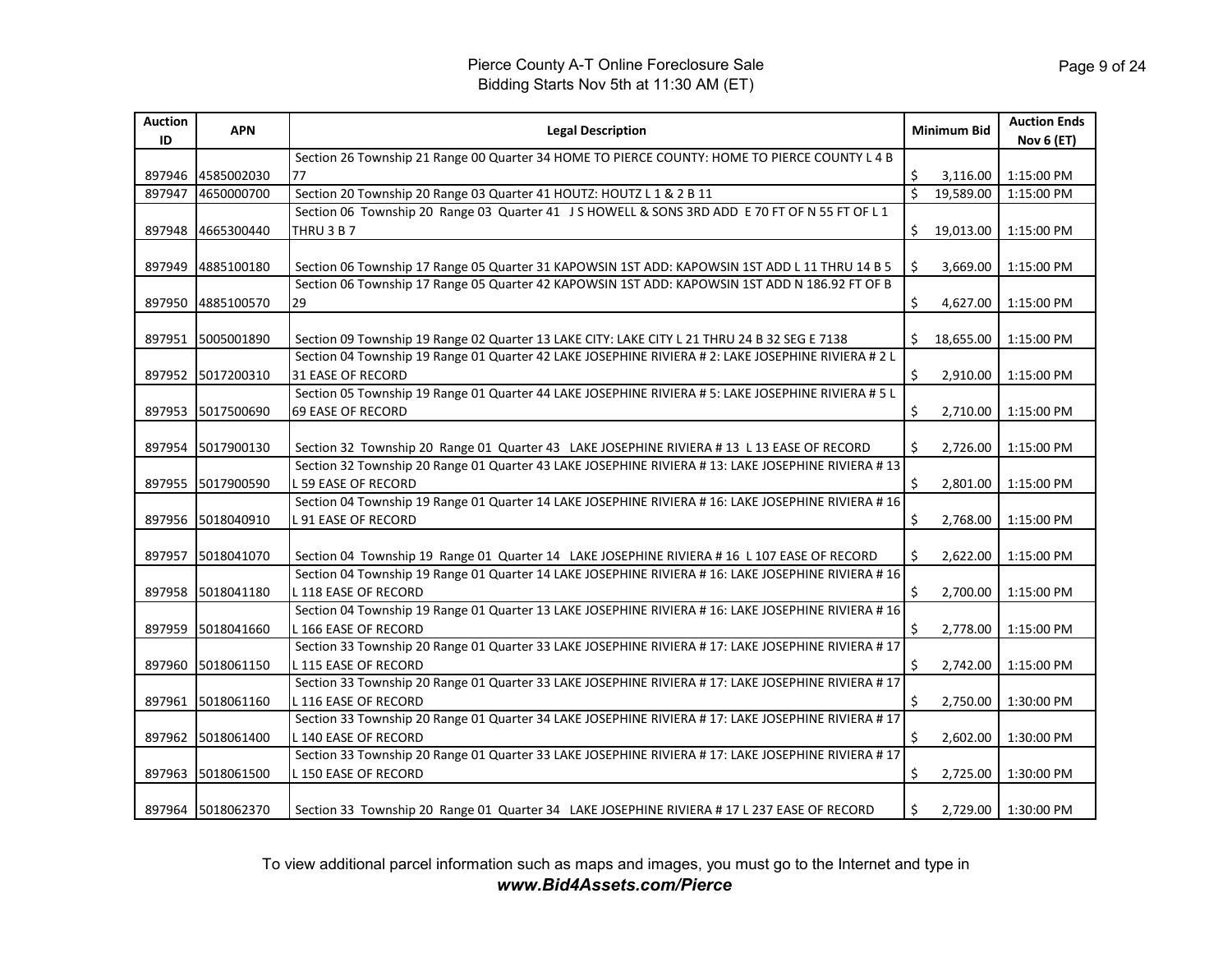| <b>Auction</b><br>ID | <b>APN</b>        | <b>Legal Description</b>                                                                            |    | <b>Minimum Bid</b> | <b>Auction Ends</b><br><b>Nov 6 (ET)</b> |
|----------------------|-------------------|-----------------------------------------------------------------------------------------------------|----|--------------------|------------------------------------------|
|                      |                   | Section 04 Township 19 Range 01 Quarter 14 LAKE JOSEPHINE RIVIERA # 19: LAKE JOSEPHINE RIVIERA # 19 |    |                    |                                          |
| 897965               | 5018100810        | L 81 EASE OF RECORD                                                                                 | \$ | 2,649.00           | 1:30:00 PM                               |
|                      |                   |                                                                                                     |    |                    |                                          |
| 897966               | 5018120070        | Section 33 Township 20 Range 01 Quarter 23 LAKE JOSEPHINE RIVIERA # 20 L 7 EASE OF RECORD           | Ś  | 2,725.00           | 1:30:00 PM                               |
|                      |                   | Section 32 Township 20 Range 01 Quarter 43 LAKE JOSEPHINE RIVIERA # 21: LAKE JOSEPHINE RIVIERA # 21 |    |                    |                                          |
| 897967               | 5018140050        | <b>L5 EASE OF RECORD</b>                                                                            | \$ | 2,794.00           | 1:30:00 PM                               |
|                      |                   | Section 32 Township 20 Range 01 Quarter 31 LAKE JOSEPHINE RIVIERA # 22: LAKE JOSEPHINE RIVIERA # 22 |    |                    |                                          |
| 897968               | 5018161460        | L 146 EASE OF RECORD                                                                                | \$ | 2,591.00           | 1:30:00 PM                               |
|                      |                   | Section 05 Township 19 Range 01 Quarter 21 LAKE JOSEPHINE RIVIERA # 23: LAKE JOSEPHINE RIVIERA # 23 |    |                    |                                          |
| 897969               | 5018180350        | <b>L35 EASE OF RECORD</b>                                                                           | Ś. | 2,741.00           | 1:30:00 PM                               |
|                      |                   | Section 05 Township 19 Range 01 Quarter 21 LAKE JOSEPHINE RIVIERA # 23: LAKE JOSEPHINE RIVIERA # 23 |    |                    |                                          |
| 897970               | 5018180360        | L 36 EASE OF RECORD                                                                                 | \$ | 2,724.00           | 1:30:00 PM                               |
|                      |                   | Section 05 Township 19 Range 01 Quarter 24 LAKE JOSEPHINE RIVIERA # 23: LAKE JOSEPHINE RIVIERA # 23 |    |                    |                                          |
| 897971               | 5018180530        | <b>L53 EASE OF RECORD</b>                                                                           | \$ | 2,735.00           | 1:30:00 PM                               |
|                      |                   | Section 05 Township 19 Range 01 Quarter 21 LAKE JOSEPHINE RIVIERA # 23: LAKE JOSEPHINE RIVIERA # 23 |    |                    |                                          |
| 897972               | 5018180770        | <b>L77 EASE OF RECORD</b>                                                                           | \$ | 2,711.00           | 1:30:00 PM                               |
|                      |                   | Section 05 Township 19 Range 01 Quarter 21 LAKE JOSEPHINE RIVIERA # 23: LAKE JOSEPHINE RIVIERA # 23 |    |                    |                                          |
| 897973               | 5018181530        | L 153 EASE OF RECORD                                                                                | Ś. | 2,750.00           | 1:30:00 PM                               |
|                      |                   | Section 05 Township 19 Range 01 Quarter 24 LAKE JOSEPHINE RIVIERA # 23: LAKE JOSEPHINE RIVIERA # 23 |    |                    |                                          |
| 897974               | 5018182050        | L 205 EASE OF RECORD                                                                                | \$ | 2,772.00           | 1:30:00 PM                               |
|                      |                   |                                                                                                     |    |                    |                                          |
| 897975               | 5018182910        | Section 05 Township 19 Range 01 Quarter 31 LAKE JOSEPHINE RIVIERA # 23 L 291 EASE OF RECORD         | Ś. | 3,446.00           | 1:30:00 PM                               |
|                      |                   | Section 01 Township 19 Range 02 Quarter 34 LAKE VIEW PIERCE CO: LAKE VIEW PIERCE CO W 1/2 OF L 5, L |    |                    |                                          |
| 897976               | 5080001150        | 6 & 7 B 72 SUBJ TO EASE                                                                             | \$ | 8,107.00           | 1:30:00 PM                               |
|                      |                   | Section 35 Township 20 Range 02 Quarter 32 LAKEWOOD PARK: LAKEWOOD PARK NWLY 45 FT LESS SWLY        |    |                    |                                          |
| 897977               | 5130001010        | 135 FT OF L 23 & SELY 25 FT LESS SWLY 135 FT OF 24 B 36                                             | Ś  | 3,289.00           | 1:45:00 PM                               |
|                      |                   | Section 15 Township 20 Range 03 Quarter 23 MCKINLEY PARK 2ND ADD: MCKINLEY PARK 2ND ADD L 11 &      |    |                    |                                          |
| 897978               | 5670200150        | 12 B 42                                                                                             | Ś. | 13,114.00          | 1:45:00 PM                               |
|                      |                   |                                                                                                     |    |                    |                                          |
| 897979               | 5840001950        | Section 29 Township 20 Range 03 Quarter 13 MIDWAY: MIDWAY S 30 FT OF L 6 & N 37 1/2 FT OF 7 B 20    | Ś. | 22,593.00          | 1:45:00 PM                               |
|                      |                   | Section 16 Township 19 Range 04 Quarter 12 MERIDIAN PARK PLACE PH TWO TR E OUT OF 1-078 & 1-054     |    |                    |                                          |
| 897980               | 6021870310        | SEG 10063 MD 7/3/96 MD DC05/24/05CL                                                                 | \$ | 2,704.00           | 1:45:00 PM                               |
|                      |                   | Section 33 Township 20 Range 04 Quarter 34 HUMMINGBIRD HILL: HUMMINGBIRD HILL SE OF SW 33-20-       |    |                    |                                          |
|                      |                   | 04E TR A WETLANDS & OPEN SPACE DEDICATED TO HOMEOWNERS ASSC APPROX 18,784 SQ FT EASE OF             |    |                    |                                          |
| 897981               | 6022580100        | REC OUT OF 3-050 SEG K0016 MD 9/4/98MD                                                              | \$ | 2,594.00           | 1:45:00 PM                               |
|                      |                   | Section 21 Township 19 Range 04 Quarter 13 WILLOW TREE TR D RETAINED BY DEVELOPER TOG/W             |    |                    |                                          |
|                      |                   | 1/30TH UNDIV INT IN TR A, C, E & F EASE OF RECORD OUT OF 5-079, 5-080, 5-081 & 5-082 SEG K0286      |    |                    |                                          |
|                      | 897982 6022710300 | 11/3/98MD                                                                                           | \$ |                    | 3,759.00 1:45:00 PM                      |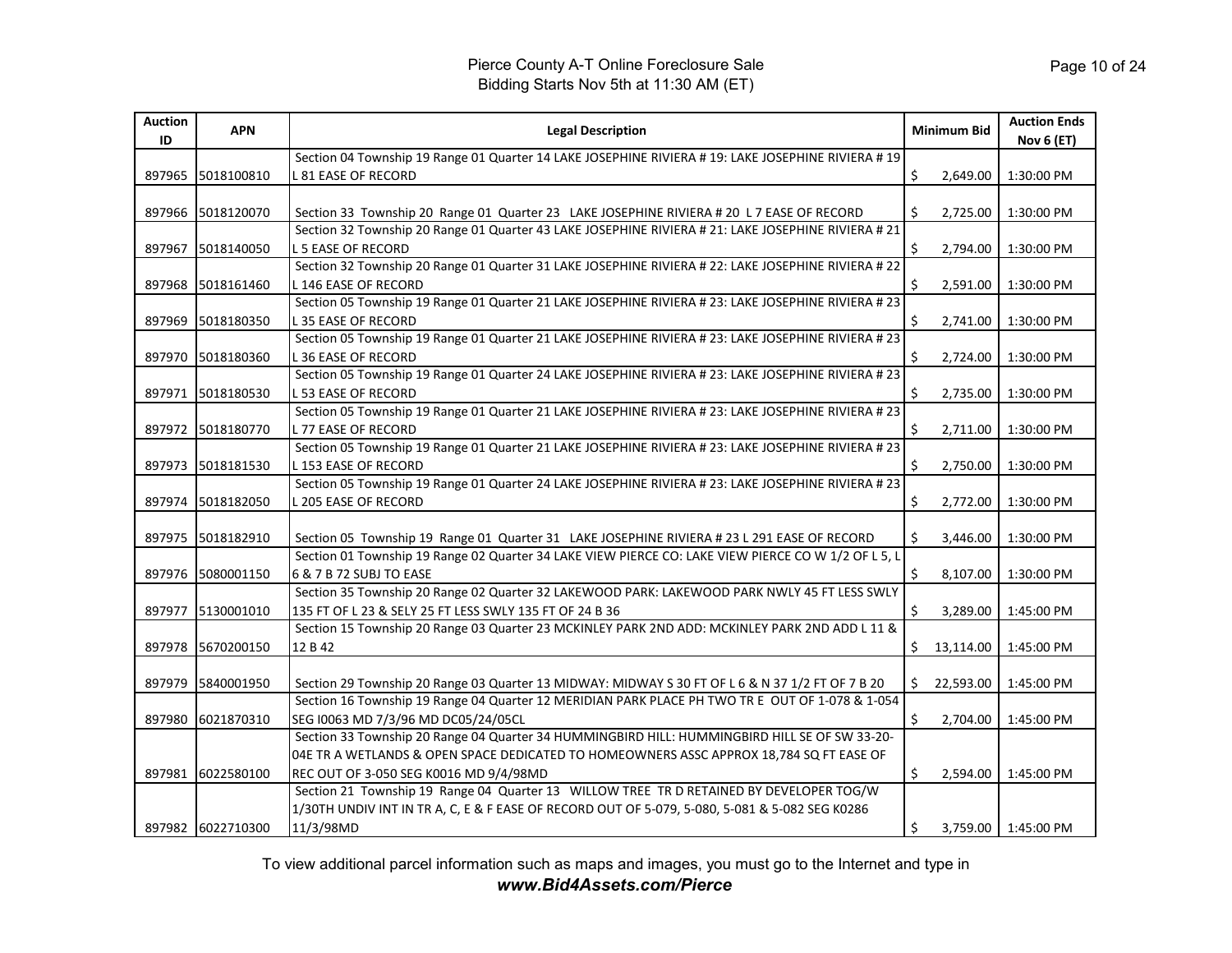| <b>Auction</b><br>ID | <b>APN</b>        | <b>Legal Description</b>                                                                            |    | <b>Minimum Bid</b> | <b>Auction Ends</b><br><b>Nov 6 (ET)</b> |
|----------------------|-------------------|-----------------------------------------------------------------------------------------------------|----|--------------------|------------------------------------------|
|                      |                   | Section 24 Township 18 Range 03 Quarter 42 NICKELSONS ACRES : E 1/2 OF LOT 3 BLK 1 NICKELSON        |    |                    |                                          |
|                      |                   | ACRES SUBJ TO EASE OUT OF 003-2 SEG M-0691 GD JES DC00543980 11/7/17 KG                             |    |                    |                                          |
|                      |                   | TOGETHER WITH MOBILE HOME DESCRIBED AS FOLLOWS: MAKE - KIT - MODEL - KIT - YEAR - 1965 -            |    |                    |                                          |
| 897983               | 6287000034        | SERIAL - 1193593 - TPO -                                                                            | Ŝ. | 12,552.00          | 1:45:00 PM                               |
|                      |                   | Section 33 Township 15 Range 07 Quarter 13 NISQUALLY PARK 3RD ADD: NISQUALLY PARK 3RD ADD L 12      |    |                    |                                          |
| 897984               | 6300300320        | B 3 TOG/W COMMUNITY PROP INT # 2456062                                                              | \$ | 3,038.00           | 1:45:00 PM                               |
|                      |                   | Section 17 Township 20 Range 03 Quarter 34 OAKES ADD L 3 & 4 B 51 EXC ALLEY PER SUP CT 35920        |    |                    |                                          |
| 897985               | 6440003290        | DC00317483 5/23/13 KG                                                                               | Ś. | 14,881.00          | 1:45:00 PM                               |
|                      |                   | Section 32 Township 20 Range 04 Quarter 34 ORCHARD HILL DIV ONE: ORCHARD HILL DIV ONE TR "B"        |    |                    |                                          |
|                      |                   | EASE OF RECORD NE OF SW 32-20-04E APPROX 2660 SQ FT (TO BE DEEDED TO PARCEL 04-20-32-7-005)         |    |                    |                                          |
|                      |                   | OUT OF 04-20-32-3-116, 3-036, 3-127 & 3-128 SEG Y-0954 DL EASE OF REC PER 697785 (DC8748RJ4-28-     |    |                    |                                          |
| 897986               | 6553000470        | 88)                                                                                                 | Ŝ. | 2,489.00           | 1:45:00 PM                               |
|                      |                   | Section 30 Township 18 Range 04 Quarter 22 PARKLANE: PARKLANE L 18 TOG/W COMMUNITY PROP INT         |    |                    |                                          |
|                      |                   | IN TR "B & C" AS DEEDED TO HOMEOWNERS ASSN UNDER W382517 N 1/2 OF NW 30-18-04E (DCHBES12-2-         |    |                    |                                          |
|                      |                   | 83)                                                                                                 |    |                    |                                          |
|                      |                   | TOGETHER WITH MOBILE HOME DESCRIBED AS FOLLOWS: MAKE - ALLEN - MODEL - BON PRIX - YEAR -            |    |                    |                                          |
| 897987               | 6755250180        | 1975 - SERIAL - 4692 - TPO -                                                                        | Ŝ. | 4,916.00           | 1:45:00 PM                               |
|                      |                   | Section 14 Township 19 Range 05 Quarter 32 PRAIRIE RIDGE #4: PRAIRIE RIDGE #4 L 658 EASE OF         |    |                    |                                          |
|                      |                   | RECORD TOG/W COMM PROP INT(DC 2315 DM 88) ADMIN COMB FOR SR EX M H 44050-53005 COMB                 |    |                    |                                          |
| 897988               | 6995326580        | WITH THIS PARCEL SEG 2011-0217 BB 12/15/10 BB                                                       | Ś. | 16.097.00          | 1:45:00 PM                               |
|                      |                   | Section 10 Township 19 Range 05 Quarter 21 RHODODENDRON PARK # 2 L 38 TOG/W COMMUNITY               |    |                    |                                          |
|                      |                   | PROP INT EASE OF RECORD T/E 1982 FLTWD SPRINGHILL S#ORFL2AB46481210 24X52 (P44045-10000) CT         |    |                    |                                          |
| 897989               | 7188200380        | 5/00                                                                                                | Ś. | 8,034.00           | 1:45:00 PM                               |
|                      |                   | Section 10 Township 19 Range 05 Quarter 21 RHODODENDRON PARK # 2: RHODODENDRON PARK # 2 L           |    |                    |                                          |
|                      |                   | 339 TOG/W COMMUNITY PROP INT EASE OF RECORD                                                         |    |                    |                                          |
|                      |                   | TOGETHER WITH MOBILE HOME DESCRIBED AS FOLLOWS: MAKE - MARLE - MODEL - MARLETTE - YEAR -            |    |                    |                                          |
| 897990               | 7188203390        | 1976 - SERIAL - S60063 - TPO - @79278                                                               | Ŝ. | 7,750.00           | 1:45:00 PM                               |
|                      |                   | Section 16 Township 20 Range 03 Quarter 12 1ST SCHOOL LD ADD: 1ST SCHOOL LD ADD B 62 S 44 FT OF N   |    |                    |                                          |
| 897991               | 7470020110        | 212.5 FT OF E 150 FT NE 16 20 3 ITEM 10                                                             | Ŝ. | 16,908.00          | 1:45:00 PM                               |
|                      |                   | Section 08 Township 20 Range 03 Quarter 12 SMITH & FIFE ADD: SMITH & FIFE ADD S 1/2 OF L 22, L 23 B |    |                    |                                          |
| 897992               | 7685001630        | 18                                                                                                  |    | \$18,432.00        | 1:45:00 PM                               |
|                      |                   |                                                                                                     |    |                    |                                          |
| 897993               | 7685006680        | Section 08 Township 20 Range 03 Quarter 13 SMITH & FIFE ADD: SMITH & FIFE ADD L 8 & 9 B 53          | Ŝ. | 18,453.00          | 2:00:00 PM                               |
|                      |                   | Section 03 Township 19 Range 03 Quarter 14 SOUTHEAST TACOMA N 60 FT OF S 110 FT OF W 100 FT         |    |                    |                                          |
|                      | 897994 7745003020 | OF N 1/2 OF B 72                                                                                    |    | 12,763.00          | 2:00:00 PM                               |
|                      | 897995 7795000540 | Section 28 Township 20 Range 03 Quarter 12 SOUTH TACOMA ADD L 4 B 52                                | \$ | 17,894.00          | 2:00:00 PM                               |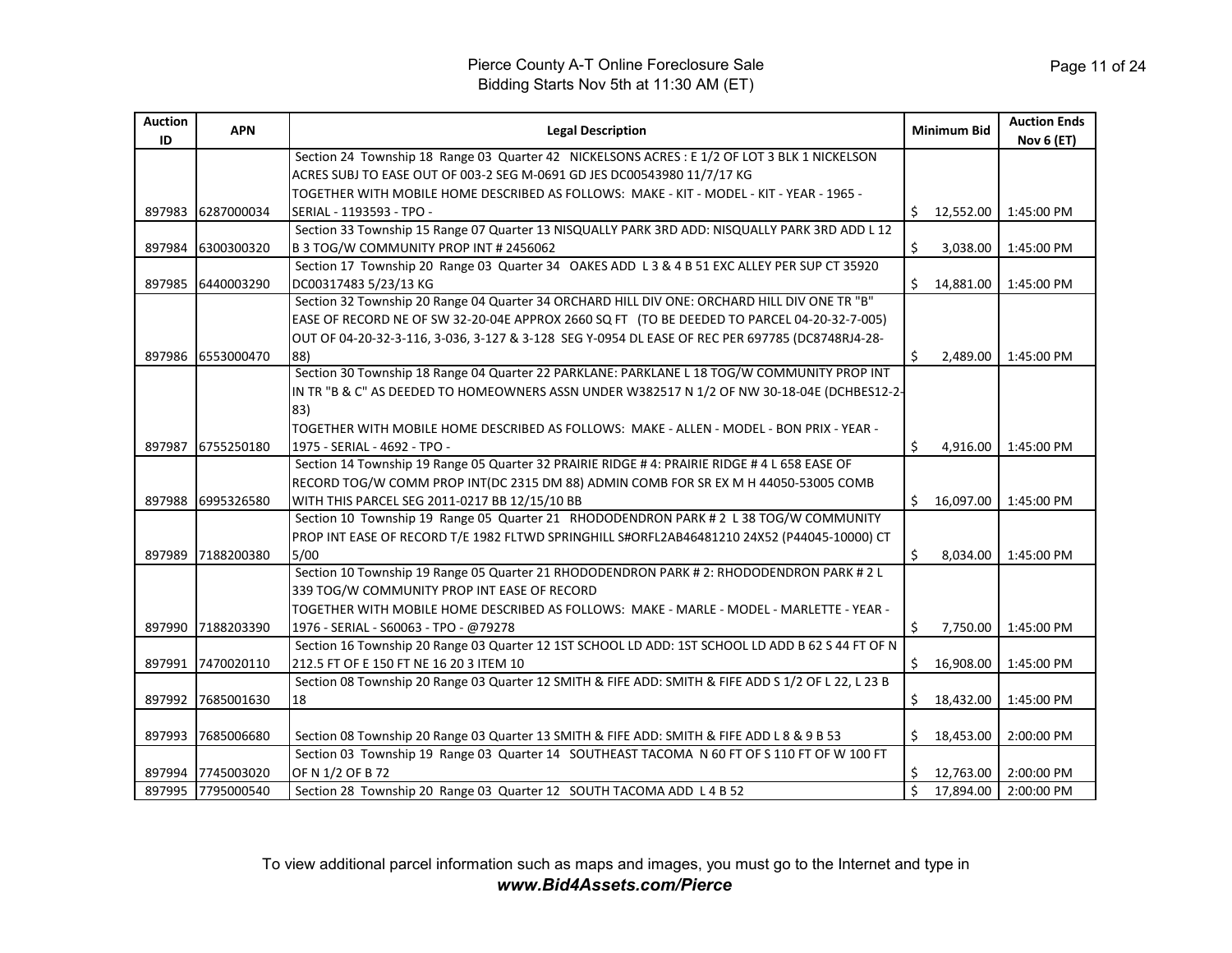| <b>Auction</b><br>ID       | <b>APN</b>                                                  | <b>Legal Description</b>                                                                                                                                                                                                                                                                                                                                                                                                                                                                                                                                                                                                                                                                                                                                                                   |               | <b>Minimum Bid</b>                                     | <b>Auction Ends</b><br><b>Nov 6 (ET)</b>             |
|----------------------------|-------------------------------------------------------------|--------------------------------------------------------------------------------------------------------------------------------------------------------------------------------------------------------------------------------------------------------------------------------------------------------------------------------------------------------------------------------------------------------------------------------------------------------------------------------------------------------------------------------------------------------------------------------------------------------------------------------------------------------------------------------------------------------------------------------------------------------------------------------------------|---------------|--------------------------------------------------------|------------------------------------------------------|
|                            |                                                             | Section 28 Township 20 Range 03 Quarter 14 SOUTH TACOMA PLAT OF L 2 OF B 40 APPROVED SUBD                                                                                                                                                                                                                                                                                                                                                                                                                                                                                                                                                                                                                                                                                                  |               |                                                        |                                                      |
| 897996                     | 7815001201                                                  | BY CY OF TACOMA P/W DEPT 10/08/07 OUT OF 120-0 SEG 2008-0290 10/29/07 SK                                                                                                                                                                                                                                                                                                                                                                                                                                                                                                                                                                                                                                                                                                                   | \$            | 5,535.00                                               | 2:00:00 PM                                           |
|                            |                                                             | Section 02 Township 19 Range 06 Quarter 14 SHAY ESTATES: SHAY ESTATES SE OF NE 02-19-06E TR B & C                                                                                                                                                                                                                                                                                                                                                                                                                                                                                                                                                                                                                                                                                          |               |                                                        |                                                      |
|                            |                                                             | TO BE QCD TO ADJ PROP TR B APPROX 587 SQ FT TR C APPROX 325 SQ FT EASE OF REC OUT OF 1-009 SEG                                                                                                                                                                                                                                                                                                                                                                                                                                                                                                                                                                                                                                                                                             |               |                                                        |                                                      |
| 897997                     | 8000230160                                                  | M0286 10/23/00MD                                                                                                                                                                                                                                                                                                                                                                                                                                                                                                                                                                                                                                                                                                                                                                           | \$            | 2,507.00                                               | 2:00:00 PM                                           |
|                            |                                                             |                                                                                                                                                                                                                                                                                                                                                                                                                                                                                                                                                                                                                                                                                                                                                                                            |               |                                                        |                                                      |
| 897998                     | 8867000590                                                  | Section 22 Township 20 Range 03 Quarter 41 SWAN CREEK: SWAN CREEK L 59 EASE OF RECORD                                                                                                                                                                                                                                                                                                                                                                                                                                                                                                                                                                                                                                                                                                      | Ŝ.            | 17,563.00                                              | 2:00:00 PM                                           |
|                            |                                                             | Section 17 Township 20 Range 03 Quarter 44 TAC LAND CO 6TH: TAC LAND CO 6TH LOTS 1 & 2 B 9419 EXC                                                                                                                                                                                                                                                                                                                                                                                                                                                                                                                                                                                                                                                                                          |               |                                                        |                                                      |
|                            |                                                             | THAT POR DEEDED TO CY OF TAC AS DESC AS FOLL BEG AT NE COR OF SD L 1 B 9419 TH W ALG N LI SD LOT                                                                                                                                                                                                                                                                                                                                                                                                                                                                                                                                                                                                                                                                                           |               |                                                        |                                                      |
|                            |                                                             | 64.40 FT TH SELY TO INTER A PT ON S LI OF SD L 2 B 9419 AT A PT LY 22.60 FT W OF SE COR THEREOF TH E                                                                                                                                                                                                                                                                                                                                                                                                                                                                                                                                                                                                                                                                                       |               |                                                        |                                                      |
| 897999                     | 8935028450                                                  | ALG SD S LI 22.60 FT TO SD SE COR OF L 2 B 9419 TH N TO BEG                                                                                                                                                                                                                                                                                                                                                                                                                                                                                                                                                                                                                                                                                                                                | \$.           | 21,123.00                                              | 2:00:00 PM                                           |
| 898000                     | 8965000380                                                  | Section 30 Township 20 Range 03 Quarter 21 TAHOMA TERRACE L 4 & N 1/2 OF 5 B 4                                                                                                                                                                                                                                                                                                                                                                                                                                                                                                                                                                                                                                                                                                             | $\mathcal{S}$ | 15.865.00                                              | 2:00:00 PM                                           |
|                            |                                                             | Section 20 Township 19 Range 04 Quarter 43 WESTERN RANCHETTES-A MH CONDO: WESTERN                                                                                                                                                                                                                                                                                                                                                                                                                                                                                                                                                                                                                                                                                                          |               |                                                        |                                                      |
|                            |                                                             | RANCHETTES-A MH CONDO SW-SE-20-19-04E STORAGE UNIT 83 TOG/W LIMITED COMMON AREA FOR                                                                                                                                                                                                                                                                                                                                                                                                                                                                                                                                                                                                                                                                                                        |               |                                                        |                                                      |
|                            |                                                             | LOT 83 ALSO TOG/W .7575% INT IN COMMON AREA AKA 15901 81ST AVE CT E OUT OF 04-19-20-4-033,                                                                                                                                                                                                                                                                                                                                                                                                                                                                                                                                                                                                                                                                                                 |               |                                                        |                                                      |
|                            |                                                             | 032, 883 SEG B0302, 301LK 3/14/91BO                                                                                                                                                                                                                                                                                                                                                                                                                                                                                                                                                                                                                                                                                                                                                        |               |                                                        |                                                      |
|                            |                                                             | TOGETHER WITH MOBILE HOME DESCRIBED AS FOLLOWS: MAKE - VIKIN - MODEL - SUBURBAN - YEAR -                                                                                                                                                                                                                                                                                                                                                                                                                                                                                                                                                                                                                                                                                                   |               |                                                        |                                                      |
| 898001                     | 9000180830                                                  | 1968 - SERIAL - 2155 - TPO - #64255                                                                                                                                                                                                                                                                                                                                                                                                                                                                                                                                                                                                                                                                                                                                                        | Ś.            | 7,605.00                                               | 2:00:00 PM                                           |
|                            |                                                             |                                                                                                                                                                                                                                                                                                                                                                                                                                                                                                                                                                                                                                                                                                                                                                                            |               |                                                        |                                                      |
|                            |                                                             | Section 09 Township 20 Range 03 Quarter 42 Condominium HAWTHORNE HILL COMB FOR TAX                                                                                                                                                                                                                                                                                                                                                                                                                                                                                                                                                                                                                                                                                                         |               |                                                        |                                                      |
|                            |                                                             | PURPOSES DESC AS CONDO UNIT 406 TOG/W UNIT 506 TOG/W 3.40% INT IN COMMON AREAS & LIMITED                                                                                                                                                                                                                                                                                                                                                                                                                                                                                                                                                                                                                                                                                                   |               |                                                        |                                                      |
| 898002                     | 9004460321                                                  | COMMON AREAS REF: 208220-003-1 EASE OF REC COMB OF 032-0 & 042-0 SEG 2005-1200 1/27/05JK                                                                                                                                                                                                                                                                                                                                                                                                                                                                                                                                                                                                                                                                                                   |               | \$25,486.00                                            | 2:00:00 PM                                           |
|                            |                                                             |                                                                                                                                                                                                                                                                                                                                                                                                                                                                                                                                                                                                                                                                                                                                                                                            |               |                                                        |                                                      |
|                            |                                                             |                                                                                                                                                                                                                                                                                                                                                                                                                                                                                                                                                                                                                                                                                                                                                                                            |               |                                                        |                                                      |
|                            |                                                             |                                                                                                                                                                                                                                                                                                                                                                                                                                                                                                                                                                                                                                                                                                                                                                                            |               |                                                        |                                                      |
|                            |                                                             |                                                                                                                                                                                                                                                                                                                                                                                                                                                                                                                                                                                                                                                                                                                                                                                            |               |                                                        |                                                      |
|                            |                                                             |                                                                                                                                                                                                                                                                                                                                                                                                                                                                                                                                                                                                                                                                                                                                                                                            |               |                                                        |                                                      |
|                            |                                                             |                                                                                                                                                                                                                                                                                                                                                                                                                                                                                                                                                                                                                                                                                                                                                                                            |               |                                                        |                                                      |
|                            |                                                             |                                                                                                                                                                                                                                                                                                                                                                                                                                                                                                                                                                                                                                                                                                                                                                                            |               |                                                        |                                                      |
|                            |                                                             |                                                                                                                                                                                                                                                                                                                                                                                                                                                                                                                                                                                                                                                                                                                                                                                            |               |                                                        |                                                      |
|                            |                                                             |                                                                                                                                                                                                                                                                                                                                                                                                                                                                                                                                                                                                                                                                                                                                                                                            |               |                                                        |                                                      |
|                            |                                                             |                                                                                                                                                                                                                                                                                                                                                                                                                                                                                                                                                                                                                                                                                                                                                                                            |               |                                                        |                                                      |
| 898003<br>898004<br>898005 | 9007530020<br>9009470030<br>9105001789<br>898006 9320000271 | Section 32 Township 21 Range 03 Quarter 23 Condominium ELMWOOD CONDO UNIT 2 TOG/W<br>1/11TH INT IN COMMON AREAS & LIMITED COMMON AREAS EASE OF RECORD REF: 204016-004-1 OUT OF<br>204016-004-0 SEG 2008-0024 JU 7/10/07JU<br>Section 25 Township 20 Range 03 Quarter 42 Condominium JEANNE MARIE CONDO UNIT 7326A<br>TOG/W 1/6TH INTEREST IN LIMITED COMMON ELEMENT EASE OF REC REF: 03-20-25-4-170 OUT OF 03-20-<br>25-4-136 & 4-137 SEG 2011-0346 JP 03/24/11 JP<br>Section 22 Township 20 Range 03 Quarter 24 TISDALE & HAUKES: TISDALE & HAUKES L 21 & 22 B 16 SEG G<br>4547<br>Section 25 Township 21 Range 02 Quarter 11 WALLACE ADD L 4 & 5 B 12 EXC NELY 40 FT CYD TO CY OF<br>TACOMA APPROVED SUBD BY CY OF TACOMA BLUS DEPT 1/20/09 OUT OF 027-0 SEG 2009-0527 JU<br>$2/2/09$ JU | \$.           | \$16,335.00<br>\$13,971.00<br>\$14,008.00<br>53,732.00 | 2:00:00 PM<br>2:00:00 PM<br>2:00:00 PM<br>2:00:00 PM |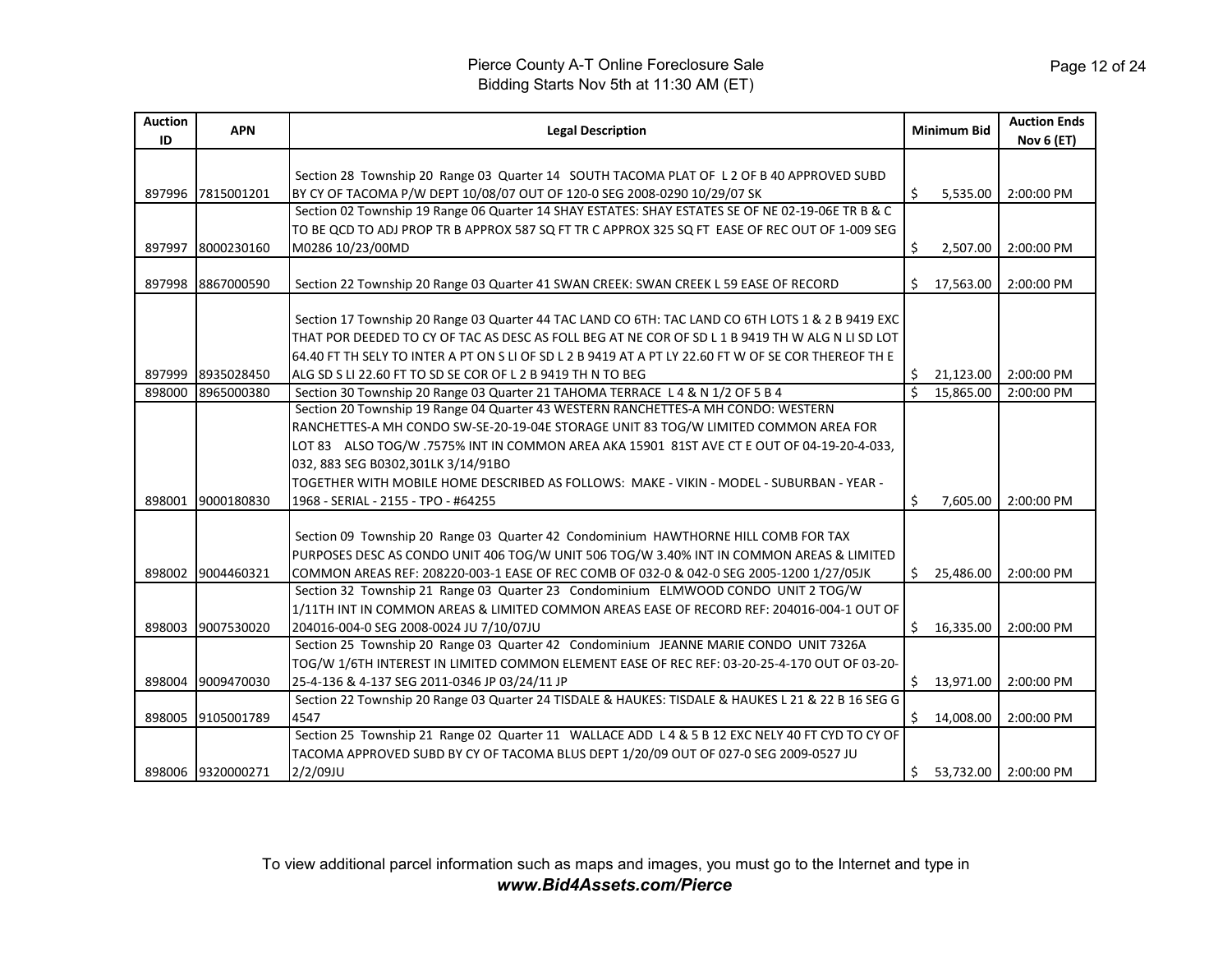| <b>Auction</b><br>ID | <b>APN</b>        | <b>Property Address</b>  |                           | <b>Improvements</b> |         | <b>Land Value</b> |         | <b>Total 2019</b><br><b>Assessed Values</b> | Add'l Info                       |
|----------------------|-------------------|--------------------------|---------------------------|---------------------|---------|-------------------|---------|---------------------------------------------|----------------------------------|
|                      | 897865 0020032007 | <b>WEBB RD SW</b>        | \$                        | $\blacksquare$      | \$      | 65,400.00         | \$      | 65,400.00                                   |                                  |
|                      |                   |                          |                           |                     |         |                   |         |                                             |                                  |
| 897866               | 0020037023        | 1513 197TH AV SW         | \$                        | 46,700.00           | $\zeta$ | 47,000.00 \$      |         | 93,700.00                                   |                                  |
| 897867               | 0021113030        | 6430 LACKEY RD NW        | \$                        | ٠                   | \$      | $1,200.00$ \$     |         | 1,200.00                                    |                                  |
| 897868               | 0021127010        | XXX 66TH ST NW           | \$                        | $\blacksquare$      | \$      | 46,200.00         | \$      | 46,200.00                                   |                                  |
| 897869               | 0217271026        | 35315 74TH AV S          | \$                        | 43,700.00           | \$      | 124,300.00        | \$      |                                             | 168,000.00 MOBILE NOT ASSOCIATED |
| 897870               | 0219022081        | 9616 GRAVELLY LAKE DR SW | $\boldsymbol{\mathsf{S}}$ | 200,100.00          | \$      | 344,300.00        | $\zeta$ | 544,400.00                                  |                                  |
|                      |                   |                          |                           |                     |         |                   |         |                                             |                                  |
| 897871               | 0221192064        | 4308 EAST BAY DR NW      | \$                        | 203,200.00          | \$      | 162,100.00        | \$      | 365,300.00                                  |                                  |
|                      | 897872 0316204018 | XXX TANWAX RD S          | \$                        | ÷.                  | \$      | 20,900.00 \$      |         | 20,900.00                                   |                                  |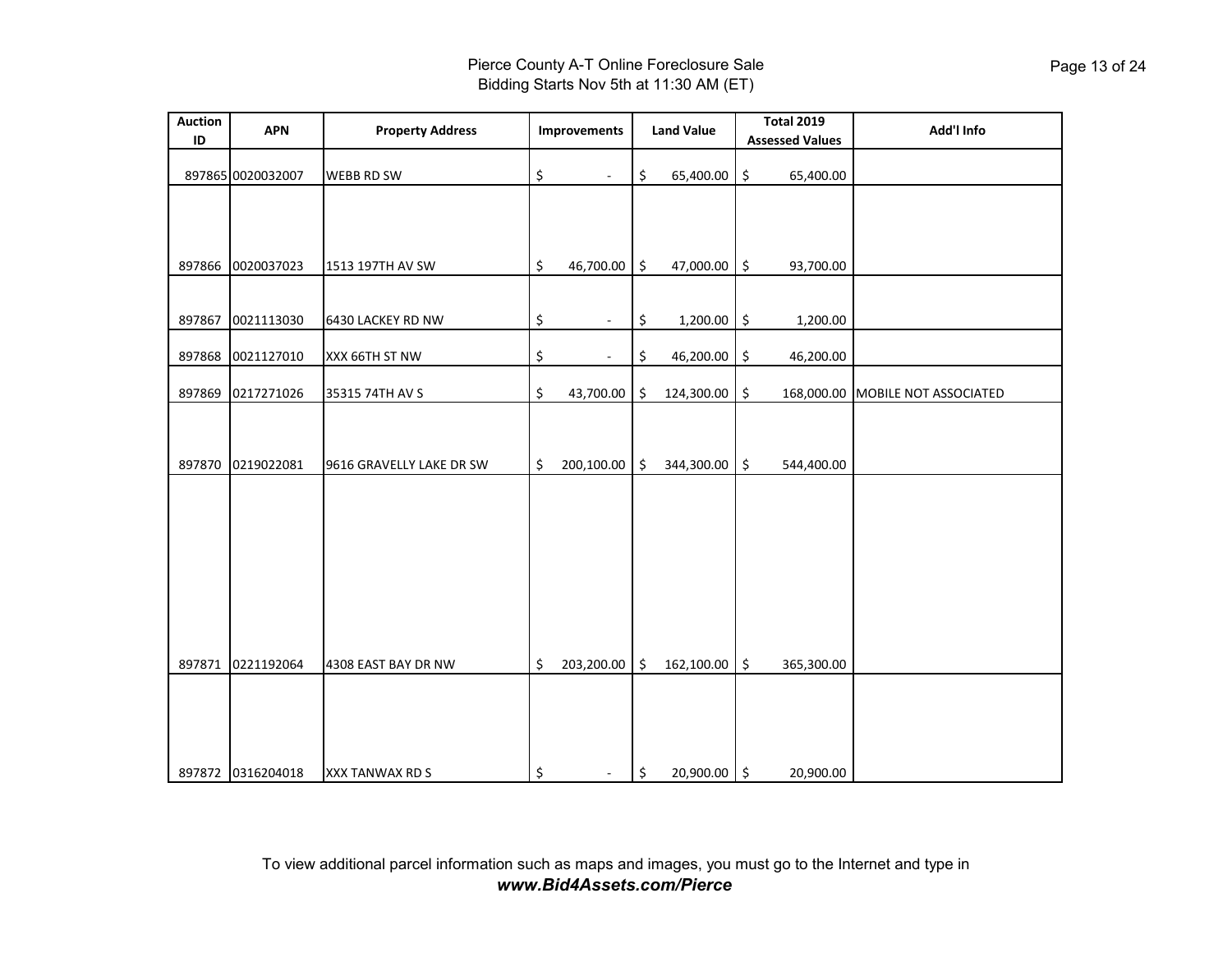| <b>Auction</b><br>ID | <b>APN</b>        | <b>Property Address</b> | <b>Improvements</b>            |               | <b>Land Value</b> |             | <b>Total 2019</b><br><b>Assessed Values</b> | Add'l Info                       |
|----------------------|-------------------|-------------------------|--------------------------------|---------------|-------------------|-------------|---------------------------------------------|----------------------------------|
|                      |                   |                         |                                |               |                   |             |                                             |                                  |
|                      | 897873 0317213031 | 315 346TH ST S          | \$<br>$\overline{\phantom{a}}$ | \$            | 89,600.00         | $\vert \xi$ | 89,600.00                                   |                                  |
| 897874               | 0317252003        | 3908 SR 702 E           | \$                             | \$            | 78,200.00         | \$          | 78,200.00                                   |                                  |
|                      | 897875 0317252004 | 3926 SR 702 E           | \$<br>253,500.00               | \$            | 130,000.00        | \$          | 383,500.00                                  |                                  |
| 897876               | 0317252005        | 3926 SR 702 E           | \$<br>$\overline{\phantom{a}}$ | \$            | 93,900.00         |             | \$<br>93,900.00                             |                                  |
| 897877               | 0318032032        | XXX 197TH STCT E        | \$<br>$\blacksquare$           | \$            | $1,900.00$ \$     |             | 1,900.00                                    |                                  |
| 897878               | 0318135055        | 5006 228TH ST E         | \$<br>4,100.00                 | \$            | 115,000.00        | \$          |                                             | 119,100.00 MOBILE NOT ASSOCIATED |
| 897879               | 0318357001        | 2219 282ND ST E         | \$                             | \$            | 124,900.00        | \$          |                                             | 124,900.00 MOBILE NOT ASSOCIATED |
| 897880               | 0319013032        | XXX SR512 HWY W         | \$<br>$\blacksquare$           | \$            | 100,100.00        | \$          | 100,100.00                                  |                                  |
| 897881               | 0319131095        | XXX 136TH ST E          | \$<br>$\sim$                   | \$            | 51,400.00         | \$          | 51,400.00                                   |                                  |
| 897882               | 0320053109        | 1525 S RIDGEWOOD AV     | \$<br>112,000.00               | \$            | 93,100.00         | \$          | 205,100.00                                  |                                  |
|                      |                   |                         |                                |               |                   |             |                                             |                                  |
| 897883               | 0320064221        | 2035 S 18TH ST          | \$                             | \$            | 18,500.00         | \$          | 18,500.00                                   |                                  |
|                      |                   |                         |                                |               |                   |             |                                             |                                  |
|                      |                   |                         |                                |               |                   |             |                                             |                                  |
|                      | 897884 0320084105 | XXX S SHERIDAN AV       | \$<br>$\sim$                   | $\frac{1}{2}$ | $1,600.00$ \$     |             | 1,600.00                                    |                                  |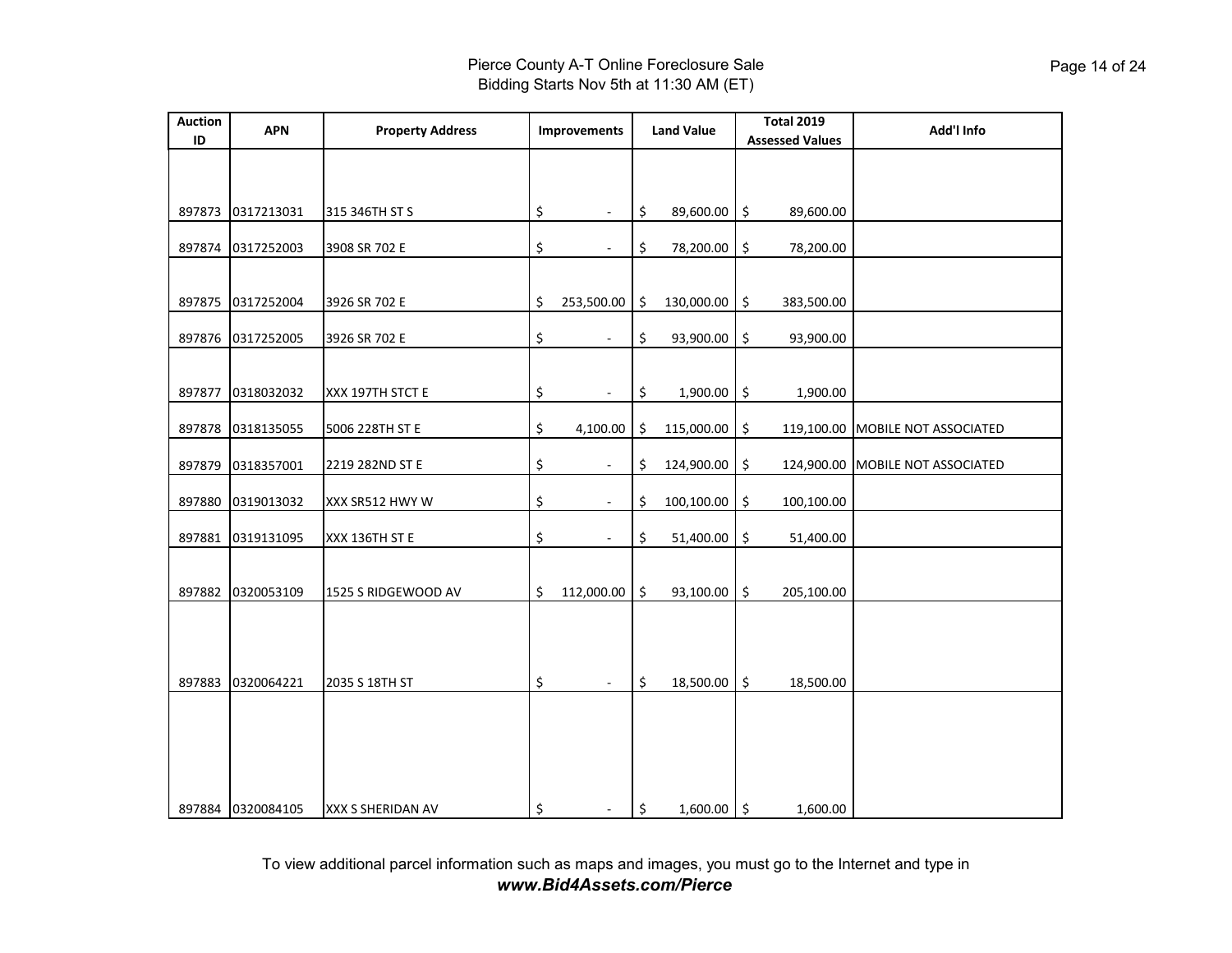| <b>Auction</b><br>ID | <b>APN</b> | <b>Property Address</b>    | Improvements                   | <b>Total 2019</b><br><b>Land Value</b><br><b>Assessed Values</b> |            |    | Add'l Info |  |
|----------------------|------------|----------------------------|--------------------------------|------------------------------------------------------------------|------------|----|------------|--|
|                      |            |                            |                                |                                                                  |            |    |            |  |
|                      |            |                            |                                |                                                                  |            |    |            |  |
| 897885               | 0320151010 | 1910 E 36TH ST             | \$                             | \$                                                               | 121,300.00 | \$ | 121,300.00 |  |
|                      |            |                            |                                |                                                                  |            |    |            |  |
| 897886               | 0320211132 | 122 E 54TH ST              | \$<br>144,600.00               | 5                                                                | 84,200.00  | \$ | 228,800.00 |  |
| 897887               | 0320262015 | 6720 WALLER RD E           | \$<br>190,400.00               | -\$                                                              | 243,100.00 | \$ | 433,500.00 |  |
|                      |            |                            |                                |                                                                  |            |    |            |  |
| 897888               | 0320331117 | XXX E B ST                 | \$                             | \$                                                               | 33,500.00  | \$ | 33,500.00  |  |
| 897889               | 0320334062 | 9306 E D ST                | \$<br>107,900.00               | \$                                                               | 112,600.00 | \$ | 220,500.00 |  |
|                      |            |                            |                                |                                                                  |            |    |            |  |
| 897890               | 0321261014 | 304 MCMURRY RD             | \$                             | \$                                                               | 41,600.00  | \$ | 41,600.00  |  |
| 897891               | 0321262082 | 302 MCMURRAY RD NE         | \$<br>$\overline{\phantom{a}}$ | \$                                                               | 167,300.00 | \$ | 167,300.00 |  |
| 897892               | 0415034014 | XXX PILGRIM EXTENSION RD E | \$                             | \$                                                               | 73,300.00  | \$ | 73,300.00  |  |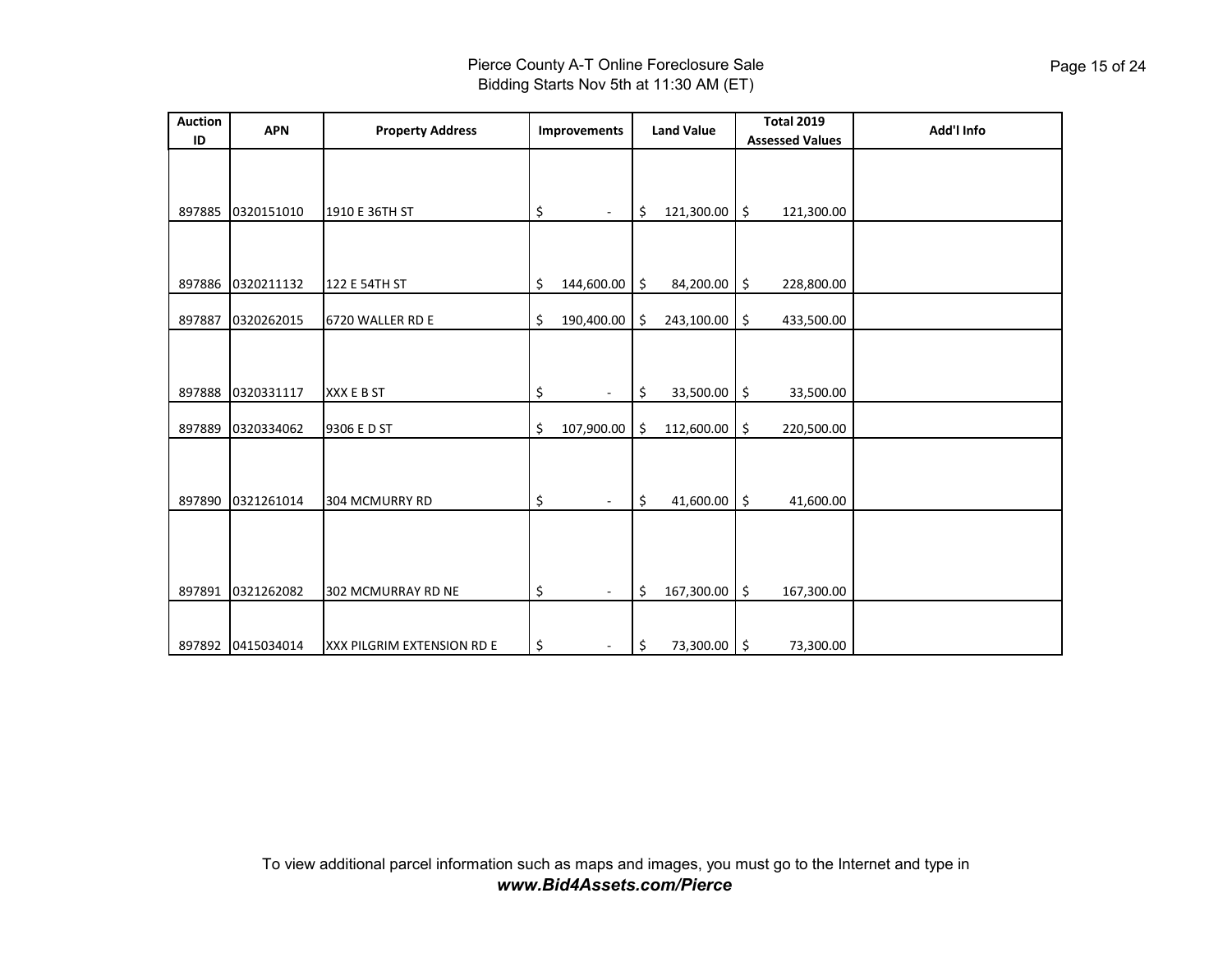| <b>Auction</b><br>ID | <b>APN</b>        | <b>Property Address</b> | Improvements                      |            | <b>Land Value</b> | <b>Total 2019</b><br><b>Assessed Values</b> | Add'l Info |
|----------------------|-------------------|-------------------------|-----------------------------------|------------|-------------------|---------------------------------------------|------------|
|                      |                   |                         |                                   |            |                   |                                             |            |
|                      |                   |                         |                                   |            |                   |                                             |            |
|                      |                   |                         |                                   |            |                   |                                             |            |
|                      |                   |                         |                                   |            |                   |                                             |            |
|                      |                   |                         |                                   |            |                   |                                             |            |
|                      |                   |                         |                                   |            |                   |                                             |            |
| 897893               | 0417054039        | 29804 WEBSTER RD E      | \$<br>$\blacksquare$              | \$         | 175,800.00        | \$<br>175,800.00                            |            |
|                      |                   |                         |                                   |            |                   |                                             |            |
|                      |                   |                         |                                   |            |                   |                                             |            |
|                      |                   |                         |                                   |            |                   |                                             |            |
|                      | 897894 0417111004 | XXX 134TH AV E          | \$<br>$\mathcal{L}_{\mathcal{A}}$ | \$         | 104,500.00        | $\frac{1}{2}$<br>104,500.00                 |            |
|                      |                   |                         |                                   |            |                   |                                             |            |
|                      |                   |                         |                                   |            |                   |                                             |            |
|                      |                   |                         |                                   |            |                   |                                             |            |
| 897895               | 0417111005        | XXX 134TH AV E          | \$<br>$\overline{\phantom{a}}$    | \$         | 104,500.00        | \$<br>104,500.00                            |            |
|                      |                   |                         |                                   |            |                   |                                             |            |
|                      | 897896 0417112026 | 30510 120TH AV E        | \$<br>24,200.00                   | $\vert$ \$ | 136,400.00        | \$<br>160,600.00                            |            |
|                      |                   |                         |                                   |            |                   |                                             |            |
|                      | 897897 0418272037 | 10409 260TH ST E        | \$<br>54,700.00 \$                |            | 144,100.00 \$     | 198,800.00                                  |            |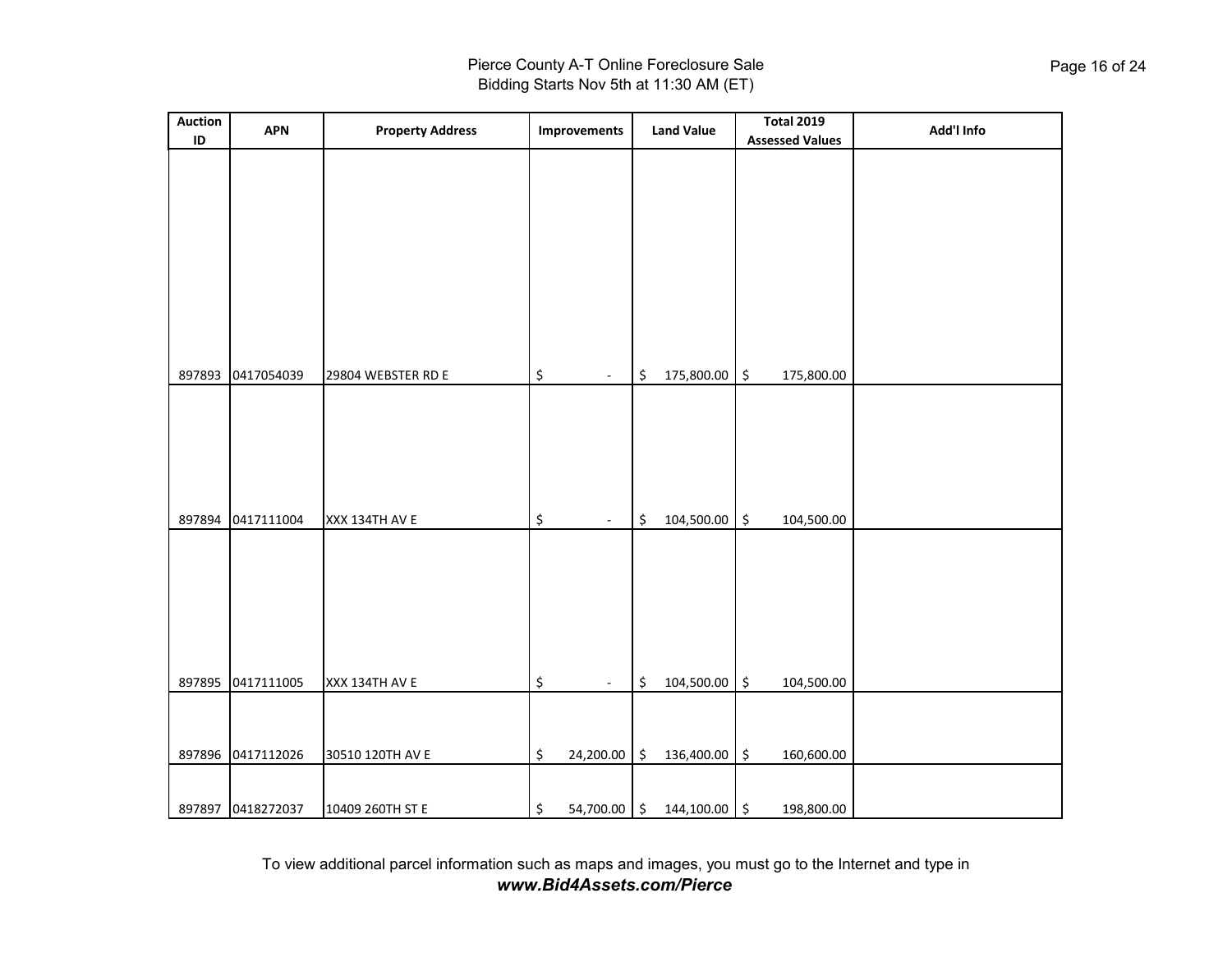| <b>Auction</b><br>ID | <b>APN</b>        | <b>Property Address</b> | <b>Improvements</b>               |      | <b>Land Value</b> | <b>Total 2019</b><br><b>Assessed Values</b> | Add'l Info                       |
|----------------------|-------------------|-------------------------|-----------------------------------|------|-------------------|---------------------------------------------|----------------------------------|
| 897898               | 0419073134        | 12713 58TH AV E         | \$<br>1,500.00                    | \$   | 126,400.00        | \$                                          | 127,900.00 MOBILE NOT ASSOCIATED |
| 897899               | 0419104072        | 11116 122ND ST E        | \$<br>155,800.00                  | ۱\$  | 106,800.00        | \$<br>262,600.00                            |                                  |
|                      |                   |                         |                                   |      |                   |                                             |                                  |
| 897900               | 0419148013        | 13813 126TH AV E        | \$<br>$\mathcal{L}_{\mathcal{A}}$ | \$   | 98,400.00         | \$<br>98,400.00                             |                                  |
|                      |                   |                         |                                   |      |                   |                                             |                                  |
|                      |                   |                         |                                   |      |                   |                                             |                                  |
| 897901               | 0420096012        | 8904 20TH ST E          | \$<br>$\sim$                      | \$   | 280,900.00        | \$<br>280,900.00                            |                                  |
| 897902               | 0420144015        | XXX CALDWELL RD E       | \$                                | \$   | 6,800.00          | \$<br>6,800.00                              |                                  |
| 897903               | 0420205008        | 7824 RIVER RD E         | \$<br>458,600.00                  | \$   | 257,600.00        | \$<br>716,200.00                            |                                  |
|                      |                   |                         |                                   |      |                   |                                             |                                  |
|                      |                   |                         |                                   |      |                   |                                             |                                  |
|                      |                   |                         |                                   |      |                   |                                             |                                  |
|                      |                   |                         |                                   |      |                   |                                             |                                  |
| 897904               | 0517064010        | 29405 ORVILLE RD E      | \$<br>$\omega$                    | \$   | 47,700.00         | \$<br>47,700.00                             |                                  |
| 897906               | 0518091024        | 21020 194TH AV E        | \$<br>93,500.00                   | \$   | 152,200.00        | \$<br>245,700.00                            |                                  |
|                      | 897907 0519244063 | 15312 243RD AV E        | \$<br>$\sim$                      | \$ ا | 112,100.00 \$     | 112,100.00                                  |                                  |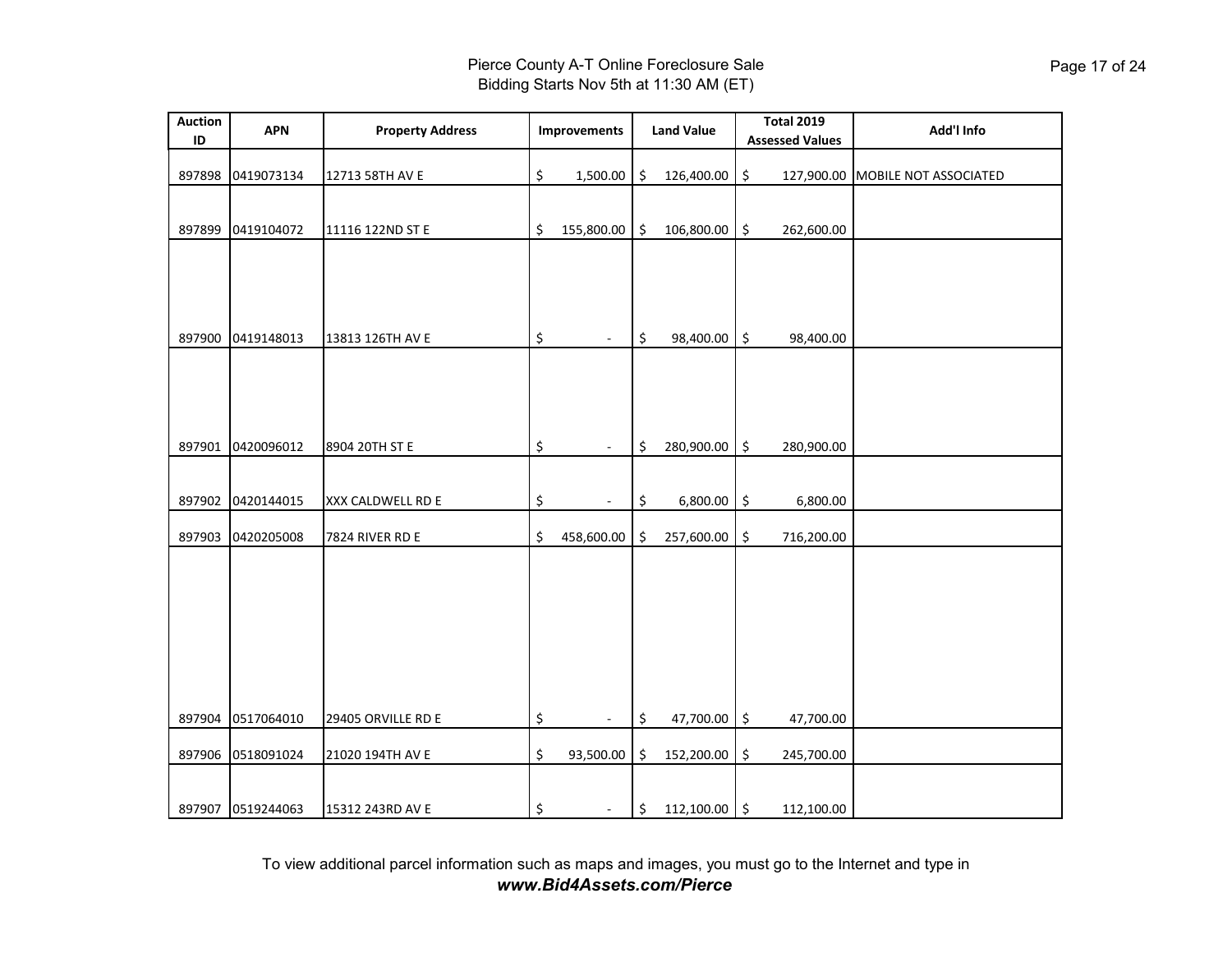## Pierce County A-T Online Foreclosure Sale Bidding Starts Nov 5th at 11:30 AM (ET)

| <b>Auction</b><br>ID | <b>APN</b>        | <b>Property Address</b>                          | Improvements                   | <b>Land Value</b> |            | <b>Total 2019</b><br><b>Assessed Values</b> |            | Add'l Info |
|----------------------|-------------------|--------------------------------------------------|--------------------------------|-------------------|------------|---------------------------------------------|------------|------------|
|                      |                   |                                                  |                                |                   |            |                                             |            |            |
|                      |                   |                                                  |                                |                   |            |                                             |            |            |
|                      |                   |                                                  |                                |                   |            |                                             |            |            |
| 897908               | 0615281014        | XXX SR706 E                                      | \$<br>$\overline{a}$           | \$                | 26,200.00  | \$                                          | 26,200.00  |            |
|                      |                   |                                                  |                                |                   |            |                                             |            |            |
| 897909               | 0619064046        | XXX 258TH AV E                                   | \$<br>$\overline{a}$           | \$                | 137,500.00 | \$                                          | 137,500.00 |            |
| 897910               | 0717062023        | 34618 CARBON RIVER FOREST<br><b>RESERVE RD E</b> |                                |                   |            |                                             |            |            |
|                      |                   |                                                  | \$<br>3,800.00                 | \$                | 166,800.00 | \$                                          | 170,600.00 |            |
| 897911               | 2011240020        | 1206 S 11TH ST UNIT 1                            | \$<br>151,500.00               | \$                | 77,400.00  | \$                                          | 228,900.00 |            |
|                      |                   |                                                  |                                |                   |            |                                             |            |            |
|                      |                   |                                                  |                                |                   |            |                                             |            |            |
| 897912               | 2105200221        | <b>XXX INTER AV</b>                              | \$                             | \$                | 261,400.00 | \$                                          | 261,400.00 |            |
| 897913               | 2415000430        | 4011 PACIFIC AV                                  | \$<br>93,500.00                | \$                | 81,900.00  | \$                                          | 175,400.00 |            |
|                      |                   |                                                  |                                |                   |            |                                             |            |            |
|                      |                   |                                                  |                                |                   |            |                                             |            |            |
| 897914               | 2485000190        | 25102 54TH AV E                                  | \$<br>18,800.00                | \$                | 73,900.00  | \$                                          | 92,700.00  |            |
| 897915               | 2520300130        | 207 E 61ST ST                                    | \$                             | \$                | 94,300.00  | \$                                          | 94,300.00  |            |
|                      |                   |                                                  |                                |                   |            |                                             |            |            |
| 897916               | 2695004120        | 176 TULE LAKE RD E                               | \$<br>261,000.00               | \$                | 83,700.00  | \$                                          | 344,700.00 |            |
| 897917               | 2894000120        | 42009 MERIDIAN HWY E                             | \$<br>$\overline{\phantom{a}}$ | \$                | 19,200.00  | \$                                          | 19,200.00  |            |
| 897918               | 2894000140        | 11928 415TH STCT E                               | \$<br>$\overline{\phantom{a}}$ | \$                | 20,800.00  | \$                                          | 20,800.00  |            |
|                      |                   |                                                  | \$                             |                   |            |                                             |            |            |
| 897919               | 2894000150        | 41603 119TH AVCT E                               | $\ddot{\phantom{1}}$           | \$                | 21,000.00  | \$                                          | 21,000.00  |            |
|                      | 897920 2894000160 | 41607 119TH AVCT E                               | \$                             | \$                | 17,000.00  | $\ddot{\phi}$                               | 17,000.00  |            |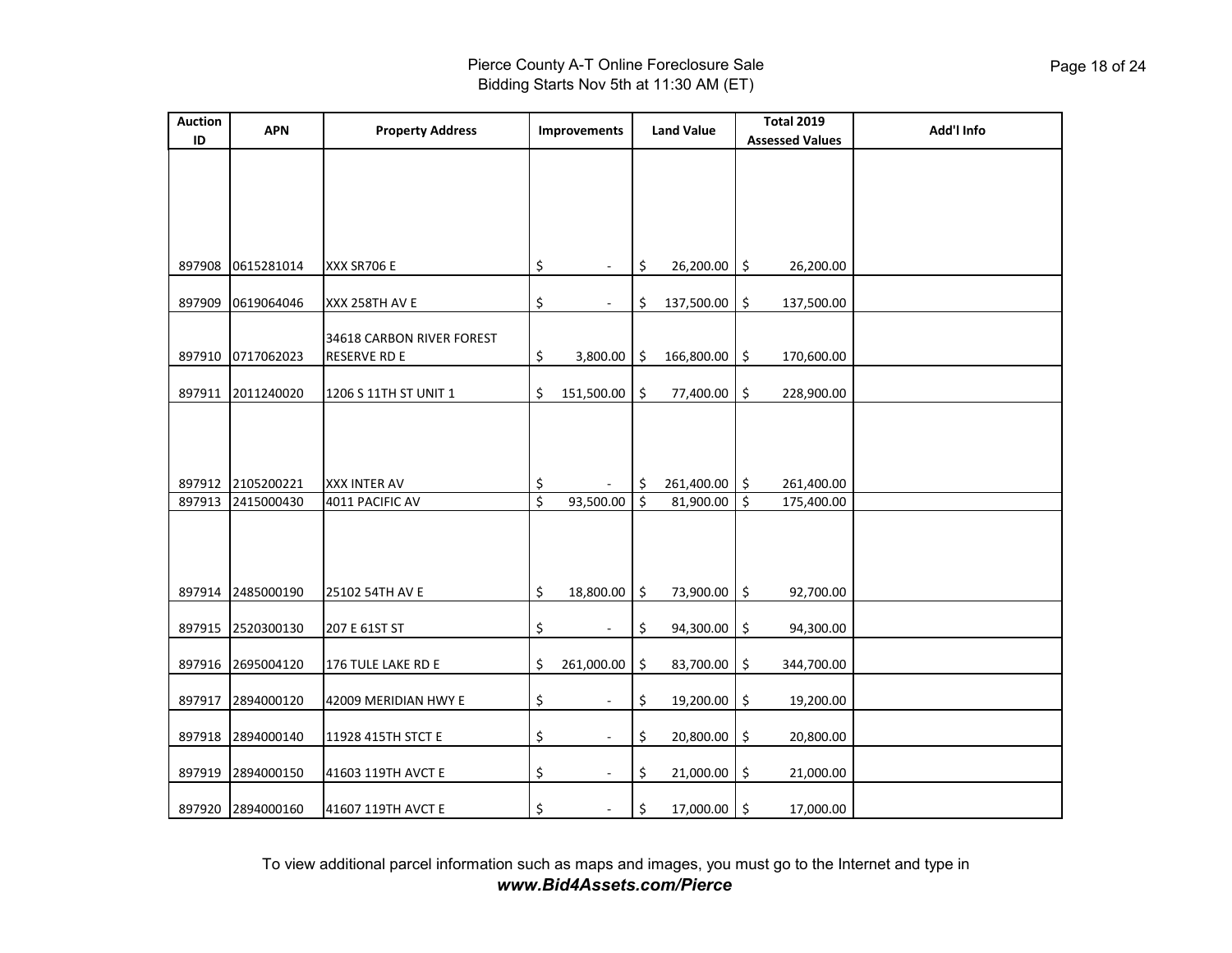| <b>Auction</b><br>ID | <b>APN</b>                 | <b>Property Address</b>   | Improvements        |                  | <b>Land Value</b> |                         | <b>Total 2019</b><br><b>Assessed Values</b> | Add'l Info |
|----------------------|----------------------------|---------------------------|---------------------|------------------|-------------------|-------------------------|---------------------------------------------|------------|
| 897921               | 3195000140                 | 809 S 21ST ST             | \$<br>191,700.00    | Ś.               | 79,800.00         | \$                      | 271,500.00                                  |            |
|                      |                            |                           |                     |                  |                   |                         |                                             |            |
|                      |                            |                           |                     |                  |                   |                         |                                             |            |
|                      |                            |                           |                     |                  |                   |                         |                                             |            |
|                      |                            |                           |                     |                  |                   |                         |                                             |            |
| 897922               | 0321361040 &<br>0421312077 | 5335 12TH ST NE           | \$                  | \$               | 37,400.00         | \$                      | 37,400.00                                   |            |
|                      |                            |                           |                     |                  |                   |                         |                                             |            |
|                      | 897923 3260800130          | <b>Undetermined Situs</b> | \$                  | \$               | 2,200.00          | $\ddot{\bm{\zeta}}$     | 2,200.00                                    |            |
| 897924               | 3605000420                 | 201 TO 203 RAINIER AV N   | \$                  | \$               | 162,600.00        | \$                      | 162,600.00                                  |            |
| 897925               | 3615000230                 | 55407 315TH AV E          | \$                  | $\overline{\xi}$ | 15,300.00         | $\overline{\mathsf{S}}$ | 15,300.00                                   |            |
|                      |                            |                           |                     |                  |                   |                         |                                             |            |
| 897926               | 3615220620                 | 55523 315TH AV E          | \$<br>5,600.00      | $\zeta$          | 30,900.00         | \$                      | 36,500.00                                   |            |
|                      |                            |                           |                     |                  |                   |                         |                                             |            |
|                      |                            |                           |                     |                  |                   |                         |                                             |            |
| 897927               | 3723200035                 | 13816 51ST AV E           | \$<br>33,500.00     | ا \$             | 101,300.00        | \$                      | 134,800.00                                  |            |
| 897928               | 3723200141                 | 13911 51ST AV E           | \$<br>900.00        | \$.              | 65,300.00         | \$                      | 66,200.00                                   |            |
|                      | 3847000120 &               |                           |                     |                  |                   |                         |                                             |            |
| 897929               | 3847000131                 | 11118 147TH ST E          | \$<br>256,600.00    | -Ś               | 168,200.00        | \$                      | 424,800.00                                  |            |
| 897930               | 3925200150                 | 9920 119TH ST SW          | \$<br>153,900.00    | \$ ا             | 112,200.00        | $\ddot{\mathsf{S}}$     | 266,100.00                                  |            |
|                      |                            |                           |                     |                  |                   |                         |                                             |            |
|                      | 897931 4002030300          | 4916 1/2 S GOVE ST        | \$<br>$\sim$        | \$               | 1,200.00          | \$                      | 1,200.00                                    |            |
|                      |                            |                           |                     |                  |                   |                         |                                             |            |
|                      | 897932 4015423371          | 6313 160TH ST E           | \$<br>149,800.00 \$ |                  | 93,700.00 \$      |                         | 243,500.00                                  |            |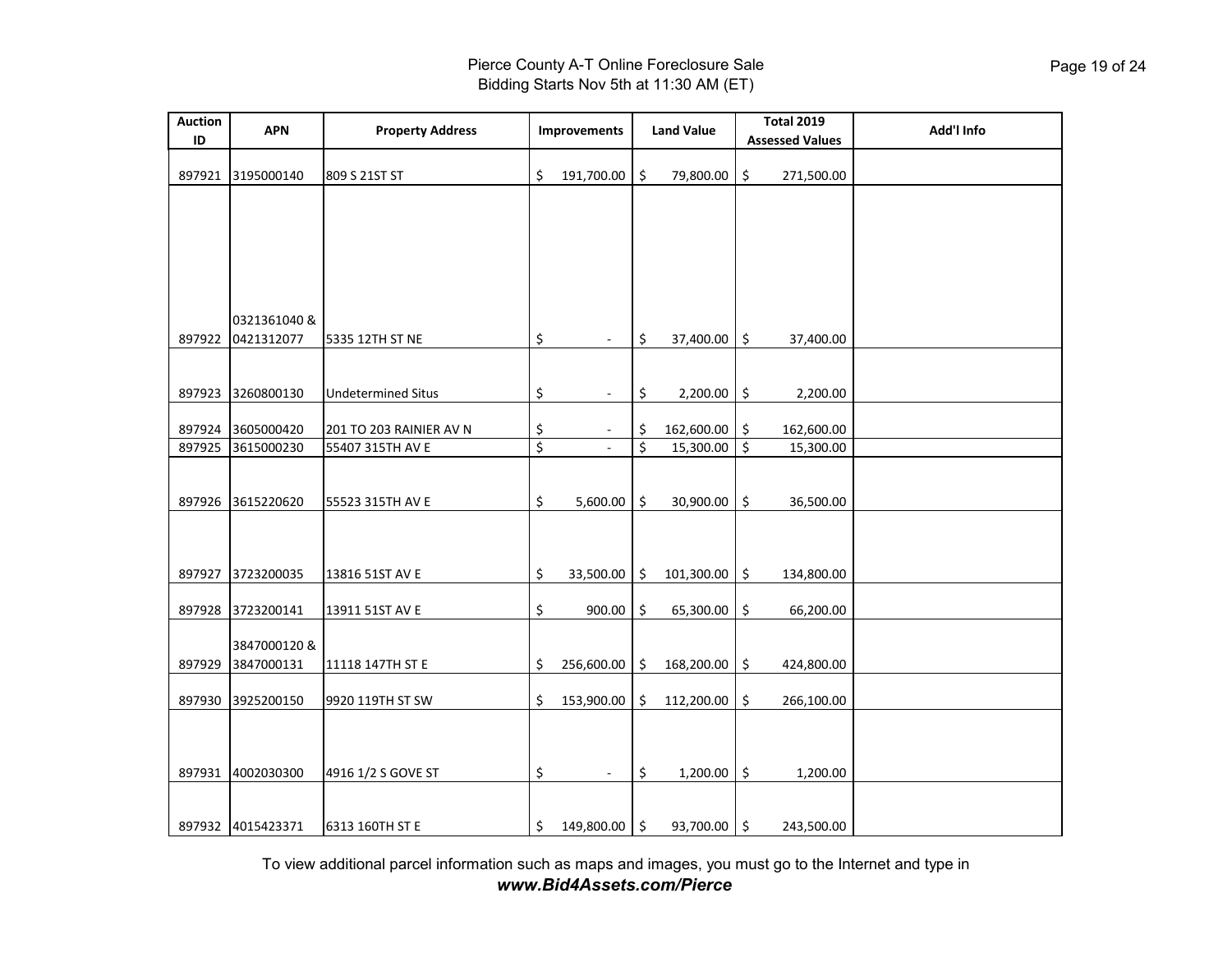| <b>Auction</b><br>ID | <b>APN</b>        | <b>Property Address</b> | Improvements                   |         | <b>Land Value</b> |                          | <b>Total 2019</b><br><b>Assessed Values</b> | Add'l Info |
|----------------------|-------------------|-------------------------|--------------------------------|---------|-------------------|--------------------------|---------------------------------------------|------------|
|                      |                   |                         |                                |         |                   |                          |                                             |            |
|                      |                   |                         |                                |         |                   |                          |                                             |            |
| 897933               | 4015424873        | 15510 66TH AV E         | \$<br>162,900.00               | ۱\$     | 175,000.00        | \$                       | 337,900.00                                  |            |
|                      |                   |                         |                                |         |                   |                          |                                             |            |
|                      |                   |                         |                                |         |                   |                          |                                             |            |
| 897934               | 4130002790        | 1003 S ADAMS ST         | \$<br>165,100.00               | -\$     | 116,400.00        | \$                       | 281,500.00                                  |            |
| 897935               | 4225000290        | 807 S 74TH ST           | \$<br>32,200.00                | \$      | 87,100.00         | \$                       | 119,300.00                                  |            |
|                      |                   |                         |                                |         |                   |                          |                                             |            |
|                      | 897936 4250000874 | XXX STATE ST            | \$<br>22,000.00                | \$      | 97,900.00         | \$                       | 119,900.00                                  |            |
| 897937               | 4315000460        | 7508 E 120TH ST         | \$<br>201,500.00               | ۱\$     | 145,600.00        | $\overline{\mathcal{S}}$ | 347,100.00                                  |            |
|                      | 897938 4353001410 |                         | ÷.                             | \$      | 131,600.00        |                          | 131,600.00                                  |            |
|                      |                   | 3810 BROWNS POINT BLVD  | \$                             |         |                   | \$                       |                                             |            |
|                      |                   |                         |                                |         |                   |                          |                                             |            |
| 897939               | 4480000420        | 2904 LOUISE ST W        | \$<br>111,500.00               | ا \$    | 158,700.00        | \$                       | 270,200.00                                  |            |
|                      |                   |                         |                                |         |                   |                          |                                             |            |
|                      |                   |                         |                                |         |                   |                          |                                             |            |
|                      |                   |                         |                                |         |                   |                          |                                             |            |
| 897940               | 4495401071        | 13119 24TH ST E         | \$<br>$\overline{\phantom{a}}$ | \$.     | 335,200.00        | \$                       | 335,200.00                                  |            |
|                      |                   |                         |                                |         |                   |                          |                                             |            |
|                      |                   |                         |                                |         |                   |                          |                                             |            |
|                      |                   |                         |                                |         |                   |                          |                                             |            |
|                      | 897941 4495401081 | 11315 24TH ST E         | \$                             | \$      | 244,800.00        | \$                       | 244,800.00                                  |            |
|                      |                   |                         |                                |         |                   |                          |                                             |            |
| 897942               | 4585001845        | XXX 2ND AV NW           | \$<br>÷                        | \$      | 33,600.00         | \$                       | 33,600.00                                   |            |
| 897943               | 4585002010        | XXX G ST NW             | \$<br>$\overline{\phantom{a}}$ | \$      | 25,700.00         | \$                       | 25,700.00                                   |            |
|                      |                   |                         |                                |         |                   |                          |                                             |            |
|                      |                   |                         |                                |         |                   |                          |                                             |            |
|                      | 897944 4585002022 | XXX G ST NW             | \$<br>$\overline{\phantom{a}}$ | \$      | 38,000.00         | \$                       | 38,000.00                                   |            |
|                      |                   |                         |                                |         |                   |                          |                                             |            |
|                      | 897945 4585002023 | XXX G ST NW             | \$                             | $\zeta$ | 6,500.00 \$       |                          | 6,500.00                                    |            |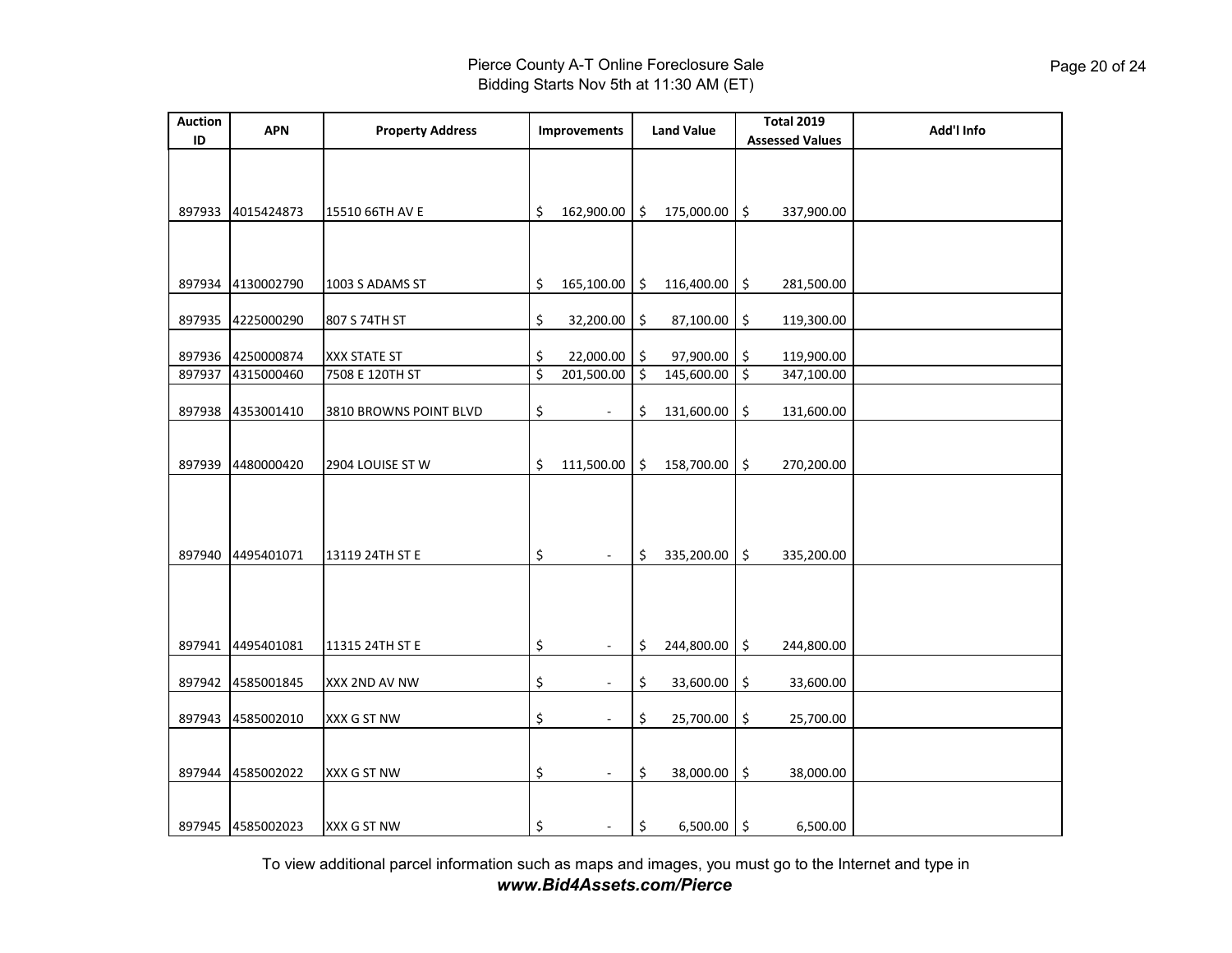| <b>Auction</b><br>ID | <b>APN</b>        | <b>Property Address</b> | <b>Improvements</b>            | <b>Land Value</b> |    | <b>Total 2019</b><br><b>Assessed Values</b> | Add'l Info |
|----------------------|-------------------|-------------------------|--------------------------------|-------------------|----|---------------------------------------------|------------|
| 897946               | 4585002030        | XXX G ST NW             | \$                             | \$<br>9,500.00    | \$ | 9,500.00                                    |            |
| 897947               | 4650000700        | 5902 YAKIMA AV          | \$<br>132,000.00               | \$<br>83,200.00   | \$ | 215,200.00                                  |            |
| 897948               | 4665300440        | 2102 S 12TH ST          | \$<br>135,400.00               | \$<br>68,200.00   | \$ | 203,600.00                                  |            |
| 897949               | 4885100180        | XXX Undetermined Situs  | \$                             | \$<br>20,200.00   | \$ | 20,200.00                                   |            |
| 897950               | 4885100570        | 29515 158TH AV E        | \$<br>$\sim$                   | \$<br>45,400.00   | \$ | 45,400.00                                   |            |
| 897951               | 5005001890        | 8726 MORELAND AV SW     | \$<br>167,300.00               | \$<br>116,500.00  | \$ | 283,800.00                                  |            |
| 897952               | 5017200310        | 10808 SUNFISH PL        | \$<br>$\blacksquare$           | \$<br>4,900.00    | \$ | 4,900.00                                    |            |
| 897953               | 5017500690        | 10912 SPRUCE DR         | \$<br>$\overline{\phantom{a}}$ | \$<br>4,200.00    | \$ | 4,200.00                                    |            |
| 897954               | 5017900130        | 9325 123RD AV           | \$                             | \$<br>3,500.00    | \$ | 3,500.00                                    |            |
| 897955               | 5017900590        | 9320 124TH AV           | \$                             | \$<br>3,600.00    | \$ | 3,600.00                                    |            |
| 897956               | 5018040910        | 10328 TOTEM WY          | \$<br>÷,                       | \$<br>4,100.00    | \$ | 4,100.00                                    |            |
| 897957               | 5018041070        | 10419 MATTHEWS WY       | \$<br>$\overline{\phantom{a}}$ | \$<br>4,000.00    | \$ | 4,000.00                                    |            |
| 897958               | 5018041180        | 10404 SUNCREST DR       | \$                             | \$<br>3,900.00    | \$ | 3,900.00                                    |            |
| 897959               | 5018041660        | 10607 MATTHEWS WY       | \$<br>$\sim$                   | \$<br>4,200.00    | \$ | 4,200.00                                    |            |
| 897960               | 5018061150        | 11515 BREAKER WY        | \$<br>$\overline{\phantom{a}}$ | \$<br>4,400.00    | \$ | 4,400.00                                    |            |
| 897961               | 5018061160        | 11513 BREAKER WY        | \$<br>$\overline{\phantom{a}}$ | \$<br>4,500.00    | \$ | 4,500.00                                    |            |
| 897962               | 5018061400        | 11316 BREAKER WY        | \$<br>$\overline{\phantom{a}}$ | \$<br>3,900.00    | \$ | 3,900.00                                    |            |
| 897963               | 5018061500        | 9401 115TH AVCT         | \$                             | \$<br>4,100.00    | \$ | 4,100.00                                    |            |
|                      | 897964 5018062370 | 11303 ADMIRALTY WY      | \$                             | \$<br>4,100.00    | Ŝ. | 4,100.00                                    |            |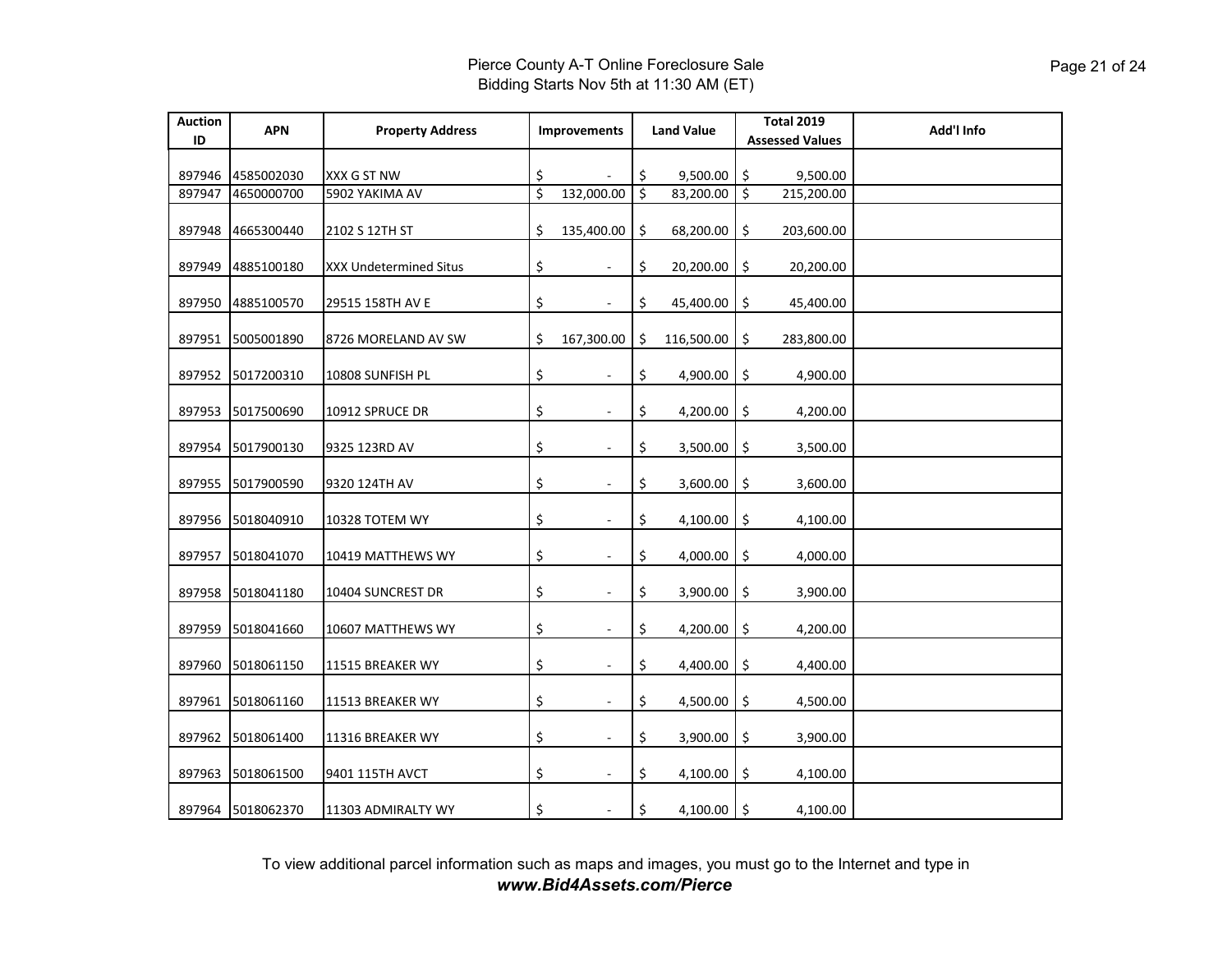| <b>Auction</b><br>ID | <b>APN</b>        | <b>Property Address</b>   | <b>Improvements</b>            |    | <b>Land Value</b> | <b>Total 2019</b><br><b>Assessed Values</b> | Add'l Info |
|----------------------|-------------------|---------------------------|--------------------------------|----|-------------------|---------------------------------------------|------------|
| 897965               | 5018100810        | 10102 104TH AV            | \$<br>$\sim$                   | \$ | 4,000.00          | 4,000.00<br>\$                              |            |
| 897966               | 5018120070        | 8615 ECKENSTAM JOHNSON RD | \$<br>$\bar{a}$                | \$ | 3,900.00          | \$<br>3,900.00                              |            |
| 897967               | 5018140050        | 12519 92ND STCT           | \$<br>$\overline{a}$           | \$ | 4,200.00          | 4,200.00<br>\$                              |            |
| 897968               | 5018161460        | 12904 SILVER DR           | \$                             | \$ | 3,900.00          | \$<br>3,900.00                              |            |
| 897969               | 5018180350        | 9610 OTSO PT RD           | \$<br>$\sim$                   | \$ | 5,100.00          | \$<br>5,100.00                              |            |
| 897970               | 5018180360        | 9614 OTSO PT RD           | \$<br>$\overline{\phantom{a}}$ | \$ | 4,600.00          | \$<br>4,600.00                              |            |
| 897971               | 5018180530        | 12711 CAMUS RD            | \$<br>÷.                       | \$ | 4,300.00          | \$<br>4,300.00                              |            |
| 897972               | 5018180770        | 12717 99TH STCT           | \$                             | \$ | 3,900.00          | \$<br>3,900.00                              |            |
| 897973               | 5018181530        | 9810 129TH AVCT           | \$<br>$\sim$                   | \$ | 4,500.00          | 4,500.00<br>\$                              |            |
| 897974               | 5018182050        | 12717 CAMUS RD            | \$<br>$\overline{\phantom{a}}$ | \$ | 4,100.00          | \$<br>4,100.00                              |            |
| 897975               | 5018182910        | 10611 VANTAGE DR          | \$<br>ä,                       | \$ | 4,100.00          | 4,100.00<br>\$                              |            |
| 897976               | 5080001150        | 4510 108TH ST SW          | \$<br>87,300.00                | \$ | 93,200.00         | \$<br>180,500.00                            |            |
| 897977               | 5130001010        | XXX ARDMORE DR SW         | \$                             | \$ | 17,700.00         | \$<br>17,700.00                             |            |
| 897978               | 5670200150        | 3822 E K ST               | \$<br>105,100.00               | Ŝ. | 81,600.00         | \$<br>186,700.00                            |            |
| 897979               | 5840001950        | 7023 S K ST               | \$<br>346,800.00               | \$ | 96,500.00         | \$<br>443,300.00                            |            |
| 897980               | 6021870310        | XXX 131ST STCT E          | \$                             | \$ | 3,400.00          | \$<br>3,400.00                              |            |
|                      |                   |                           |                                |    |                   |                                             |            |
| 897981               | 6022580100        | XXX 19TH AV SW            | \$<br>$\blacksquare$           | \$ | 8,200.00          | \$<br>8,200.00                              |            |
|                      | 897982 6022710300 | XXX 97TH AV E             | \$                             | \$ | 25,300.00 \$      | 25,300.00                                   |            |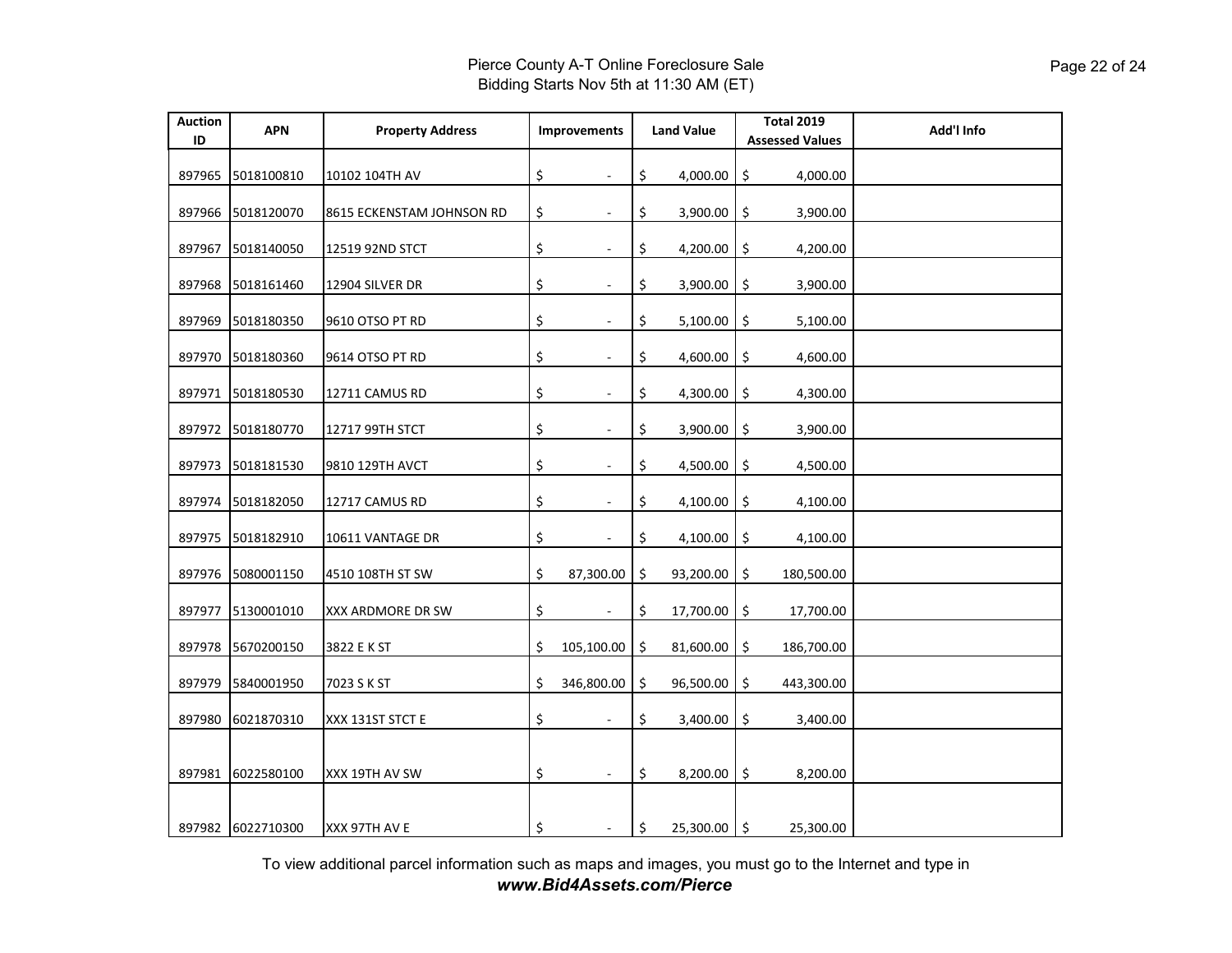|            |                                        |                                                  | Improvements             |                                      | <b>Land Value</b>                                |           | <b>Total 2019</b><br><b>Assessed Values</b>                                                                                                          | Add'l Info                            |
|------------|----------------------------------------|--------------------------------------------------|--------------------------|--------------------------------------|--------------------------------------------------|-----------|------------------------------------------------------------------------------------------------------------------------------------------------------|---------------------------------------|
|            |                                        |                                                  |                          |                                      |                                                  |           |                                                                                                                                                      |                                       |
| 6287000034 | 24956 50TH AV E                        | \$                                               | 5,400.00                 | $\ddot{\mathsf{S}}$                  |                                                  |           | 151,700.00                                                                                                                                           |                                       |
| 6300300320 | 38307 564TH STCT E                     | \$                                               | $\overline{\phantom{a}}$ | \$                                   |                                                  | \$        | 7,100.00                                                                                                                                             |                                       |
| 6440003290 | 1658 S 44TH ST                         | \$                                               | 122,600.00               | \$                                   |                                                  | \$        | 214,400.00                                                                                                                                           |                                       |
| 6553000470 | 2643 18TH AV SW                        | \$                                               |                          | \$                                   |                                                  | \$        | 4,800.00                                                                                                                                             |                                       |
|            |                                        |                                                  |                          |                                      |                                                  |           |                                                                                                                                                      |                                       |
| 6755250180 | 25912 55TH AVCT E                      | \$                                               |                          | \$                                   |                                                  |           | 63,500.00                                                                                                                                            |                                       |
| 6995326580 | 13610 CEDAR CT E                       | \$                                               | 11,200.00                | \$                                   |                                                  | \$        | 91,700.00                                                                                                                                            |                                       |
| 7188200380 | 20207 113TH ST E                       | \$                                               | 34,100.00                | Ŝ.                                   | 79,000.00                                        | \$        | 113,100.00                                                                                                                                           |                                       |
|            |                                        |                                                  |                          |                                      |                                                  |           |                                                                                                                                                      |                                       |
|            |                                        |                                                  |                          |                                      |                                                  |           |                                                                                                                                                      |                                       |
| 7685001630 | 2146 S J ST                            | \$                                               | 185,300.00               | \$                                   | 85,200.00                                        | \$        | 270,500.00                                                                                                                                           |                                       |
| 7685006680 | 2515 S M ST                            | \$                                               | 203,600.00               | \$                                   |                                                  | \$        | 295,000.00                                                                                                                                           |                                       |
| 7745003020 | 10121 PORTLAND AV E                    | \$                                               |                          |                                      |                                                  |           | 145,800.00                                                                                                                                           |                                       |
|            | 7188203390<br>7470020110<br>7795000540 | 11502 204TH AV E<br>3574 E B ST<br>134 E 64TH ST | \$<br>\$<br>\$           | 1,100.00<br>161,300.00<br>196,700.00 | \$<br>\$<br>66,500.00 \$<br>$\boldsymbol{\zeta}$ | 89,100.00 | 146,300.00 \$<br>7,100.00<br>91,800.00<br>4,800.00<br>63,500.00 \$<br>80,500.00<br>83,900.00 \$<br>\$<br>91,400.00<br>79,300.00 \$<br>ى<br>81,600.00 | 85,000.00<br>250,400.00<br>278,300.00 |